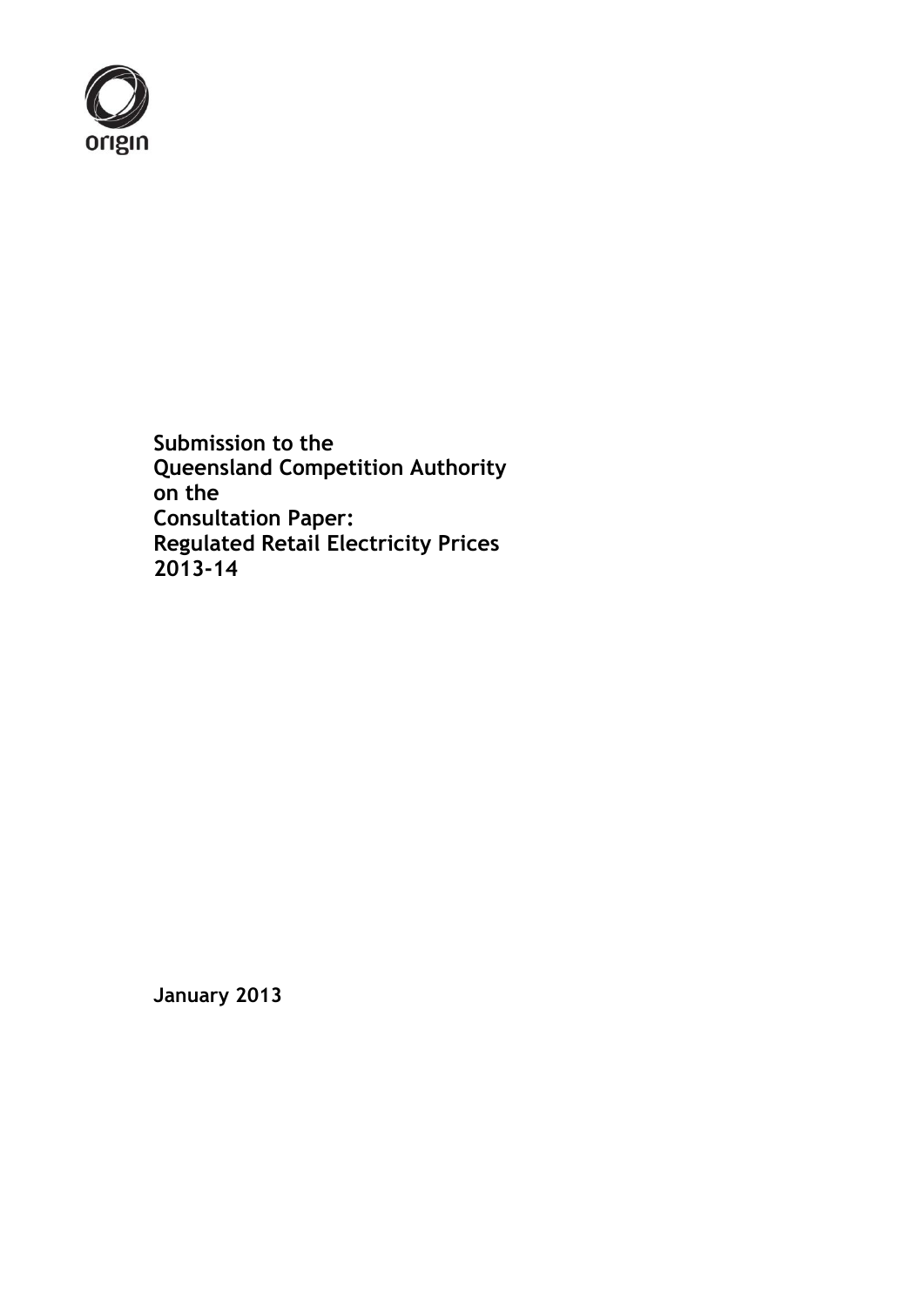# **Contents**

| 1. |                                                                                      |                                         |  |  |  |
|----|--------------------------------------------------------------------------------------|-----------------------------------------|--|--|--|
| 2. |                                                                                      |                                         |  |  |  |
|    | 2.1                                                                                  |                                         |  |  |  |
|    | 2.2                                                                                  |                                         |  |  |  |
|    | 2.3<br>2.3.1<br>2.3.2<br>2.3.3<br>2.3.4<br>2.3.5<br>2.3.6<br>2.3.7<br>2.3.8<br>2.3.9 |                                         |  |  |  |
| 3. |                                                                                      |                                         |  |  |  |
|    | 3.1                                                                                  |                                         |  |  |  |
|    | 3.2                                                                                  |                                         |  |  |  |
| 4. |                                                                                      |                                         |  |  |  |
| 5. | Accounting for Unforseen or Uncertain Events  22                                     |                                         |  |  |  |
| 6. |                                                                                      |                                         |  |  |  |
|    | 6.1                                                                                  | Network Tariffs for Small Customers  23 |  |  |  |
| 7. |                                                                                      |                                         |  |  |  |
|    | 7.1                                                                                  |                                         |  |  |  |
|    | 7.2                                                                                  |                                         |  |  |  |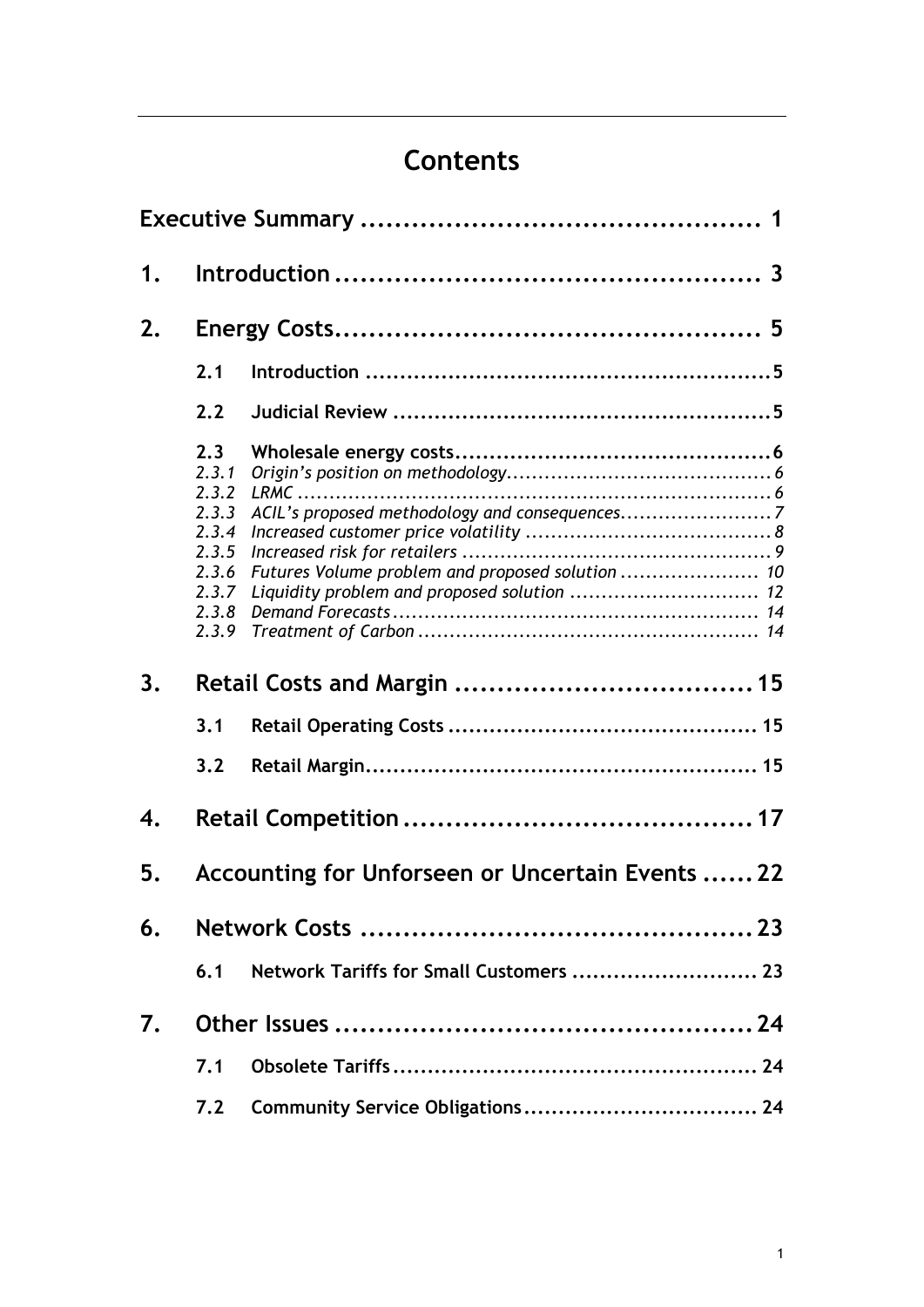## **Executive Summary**

In its Consultation Paper, the Queensland Competition Authority (QCA) states that the two key factors it must consider in making its price determination are:

- cost reflectivity; and
- the impact on competition.

These two factors are contingent on each other – in order for there to be effective and sustainable competition to the benefit of consumers, costs (both short and long term costs) must be able to be recovered. While there are positive features introduced in the proposed methodology, there remain two material deficiencies that will prevent true cost reflectivity being achieved:

- (i) the wholesale energy cost allowance is not reflective of the actual costs of supplying retail customers; and
- (ii) the determination does not accommodate material forecast errors in (and therefore cost impacts of) schemes such as the SRES.

Origin's position remains that Power Purchase Agreements (PPAs) and internal generation (a natural hedge, equivalent to a PPA) constitute real and material energy costs, the recovery of which must be enabled – either explicitly or by proxy. While explicit recognition of costs would be preferred, the QCA has chosen to disregard confidential information regarding these costs provided by Origin and others on the grounds that they are not readily observable through publicly available data.

The QCA has decided to adopt a market based approach to assessing wholesale energy costs, which must therefore by proxy be structured in a way that the real and legitimate costs of wholesale energy supply are able to be recovered. Origin's comments in this submission focus on how this can be achieved.

Comments for highlighting in this executive summary are those relating to the calculation of wholesale energy costs, and to the calculation of retail margin with respect to risk.

#### Wholesale Energy Costs

Any assessment of wholesale energy costs must be cognisant of the size of the load to be hedged. Price and volume are intrinsically related and cannot be assessed in isolation. As part of the market based approach proposed, the model hedge portfolio constructed for retailers by ACILTasman (ACIL) only references the price of Futures contracts. The volumes traded through the Futures market, at present, are insufficient to hedge all of Queensland small customer retail load and therefore these observed prices cannot be used in their current form to infer a market based cost for small retail customers:

- The volume of the Futures market contracts traded relative to retail load demonstrates clearly that Queensland retailers are hedging substantially with other arrangements outside of the Futures market.
- The incremental nature of the Futures market suggests that if the volume of trade increased so that all retail load was hedged with Futures, the price would increase.

As the current Futures price does not represent the market cost of wholesale electricity for an efficient retailer Origin requests that the QCA either:

1. Calculate market based costs by reference to the prices within a portfolio of different hedging instruments (short term and long term) consistent with the instruments ACIL has itself identified as being used by retailers to hedge risk; or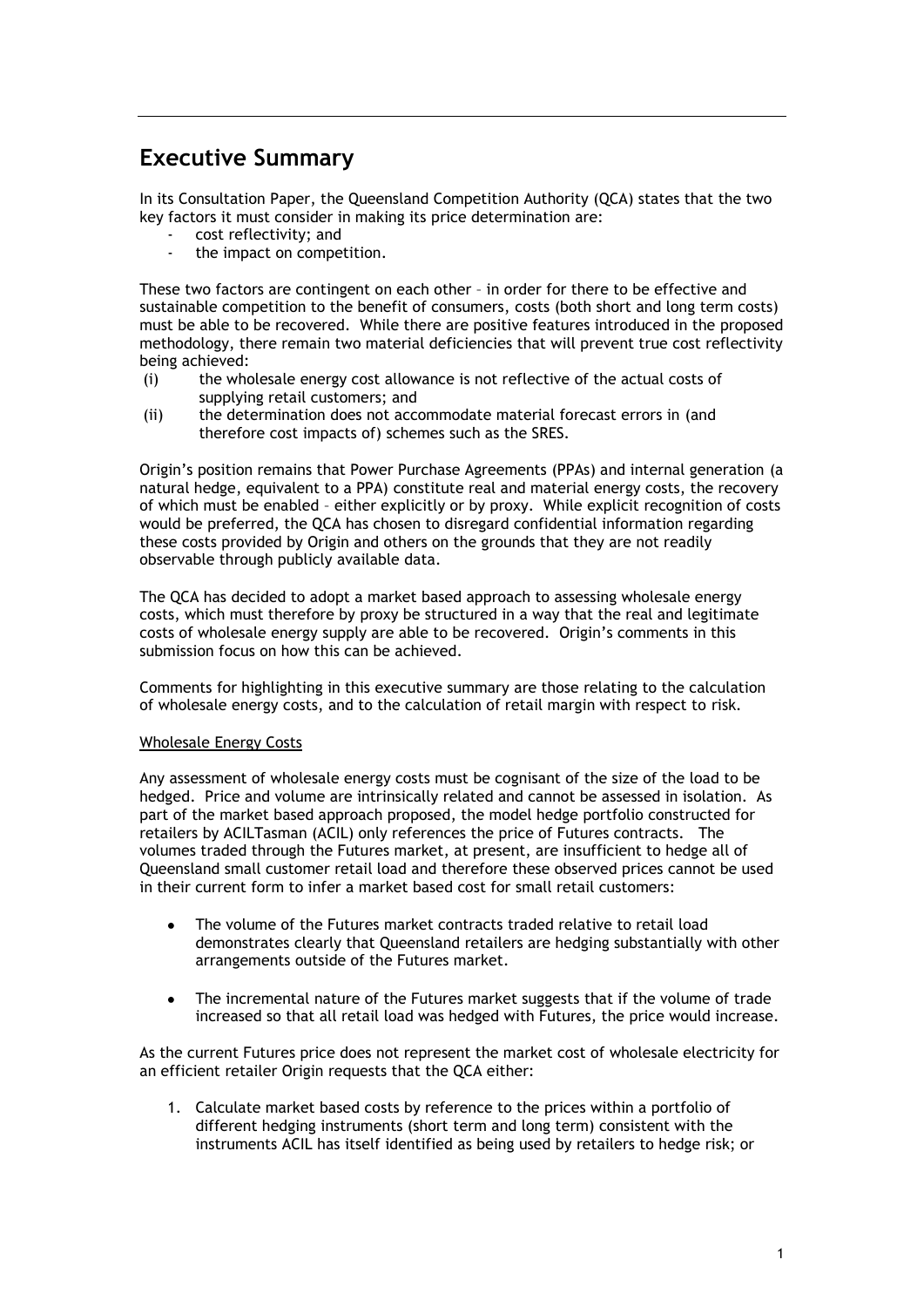2. If calculating market costs exclusively by reference to Futures prices, adjust this price to recognise that Futures contract prices would be significantly higher if retailers were to meet all of their hedging requirements using Futures.

In rejecting the application of prices of PPAs ACIL argues that "by their nature these prices or implied prices are long term averages and do not necessarily represent the costs that would be expected to be incurred in any particular year – on some occasions they would likely be well above the expected costs and in other years well below"<sup>1</sup>. While Origin agrees that PPA prices are long term averages, the PPA price is the cost that will be incurred by a retailer that is party to a PPA during a given year. The price will, as ACIL notes, vary from the spot or Futures price for that year, nonetheless it represents the actual cost of supplying electricity for the retailer.

ACIL has also identified challenges in developing a model portfolio of different hedging instruments, however Origin believes these issues can be overcome. Indeed ACIL has dealt with this issue under previous methodologies by using an LRMC approach to derive a view of the cost of generation and PPAs. While ACIL does not have access to all individual retailers' hedging strategies, the combination of confidential information already provided by retailers and public data should allow ACIL to develop a reasonable view of the hedging practice of the market as a whole. A price for ACIL's model contract portfolio could then better be derived as a weighted average of Futures prices and the price of long term hedging instruments.

Origin does not accept ACIL's assertion at the QCA's recent workshop (19 December 2012) that contract information that is confidential or concerns a related party transaction should not be considered by the QCA. ACIL is well placed to benchmark confidential information against public data. The appropriate test should be whether or not the contract is likely to be an efficient arrangement.

### Retail Margin

-

While Origin agrees that IPART's 5.4% retail margin can be used as a base, the margin will need to be increased to compensate for a number of critical differences between the QCA's and IPART's pricing frameworks:

- The NSW regulatory framework has substantially less risk than the Queensland framework as for a three year period it applies a floor price to the wholesale energy cost which incorporates a weighting of 75% LRMC and 25% market based approach. Queensland retail margin will need to be higher than NSW to compensate for this risk.
- The NSW determination effectively incorporates a cost pass-through mechanism to account for uncertainties; for example, SRES cost variations. This risk management mechanism mitigated the need for a higher retail margin. With a three year Terms of Reference the QCA should adopt a similar approach. Queensland retail margin will need to be higher than NSW to compensate for this risk.
- The NSW determination applies final network tariffs. In Queensland the Final Decision is likely to be made before network tariffs are finalised, exposing retailers to any network tariff variation. Queensland retail margin will need to be higher than NSW to compensate for this risk.

To the extent that the identified issues are not individually, specifically and fully addressed by changes to the proposed methodology, then non-systematic risk is created, and must be accommodated in the retail margin.

<sup>1</sup> Page 6, Estimated energy costs for use in 2013-14 electricity retail tariffs, ACIL Tasman, Dec 2012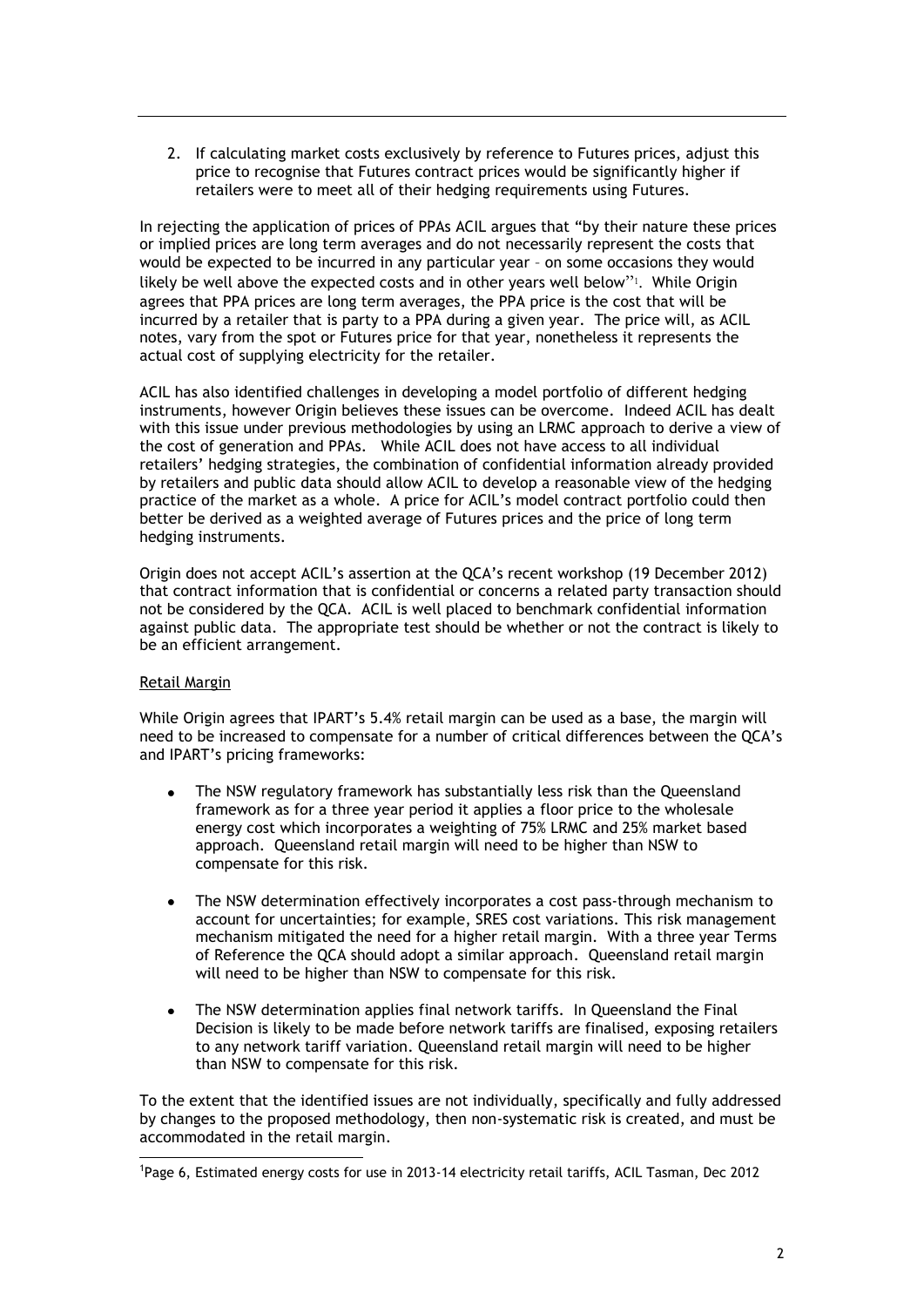## **1. Introduction**

On 5 September 2012, the Minister for Energy and Water Supply delegated to the QCA the task of determining regulated retail tariffs for a three year period from 1 July 2013 to 30 June 2016. Under the Delegation, the QCA must set notified prices on an annual basis for each year in the three year period, with the first determination to apply from 1 July 2013 (the 2013-14 Price Determination). The Terms of Reference require that the N (network) + R (retail) cost build-up approach be used to determine the tariffs.

In accordance with section 90(5)(a) of the *Electricity Act 1994*, the QCA must have regard to the following in making its price determination:

- a) the actual costs of making, producing or supplying the goods or services;
- b) the effect of the price determination on competition in the Queensland retail electricity market;
- c) any other matter required under the Delegation; and
- d) any other matter that the QCA considers relevant.

The Terms of Reference require the QCA to consider a number of specific matters, including:

- a) basing each annual price determination on a  $N + R$  cost build-up approach;
- b) the Queensland Government's Uniform Tariff Policy (UTP);
- c) basing the network cost component for:
	- i. small customers on the network charges to be levied by Energex; and ii. large customers on the network charges to be levied by Ergon Energy.
- d) transitional arrangements for the standard residential tariff (Tariff 11), the existing obsolete tariffs and customers on the large customer business tariff introduced in 2012-13.

On 21 September 2012, the QCA released an Interim Consultation Paper advising stakeholders of the commencement of the review and seeking submissions. On 2 November 2012, the QCA released a consultation paper in relation to the transitional issues that it is required to consider as part of this review.

The QCA has now released a Consultation Paper which identifies the key issues on which the QCA particularly seeks comments from interested parties. The QCA has noted that stakeholders should take this opportunity to inform the QCA of any other matters they believe are relevant. The QCA has engaged ACIL Tasman (ACIL) to provide expert advice on estimating energy costs. ACIL has prepared some preliminary analysis of energy costs (Estimated Energy Costs for Use in 2013-14 Electricity Retail Tariffs) (ACIL Report) which has been released by QCA to accompany the Consultation Paper.

The QCA held a workshop on 19 December 2012 to provide initial discussions on the matters raised in the Consultation Paper, the ACIL Report and the earlier consultation paper on transitional issues.

The QCA has identified the two key factors to consider when making its price determination to be:

- 1. Cost reflectivity; and
- 2. The impact on competition.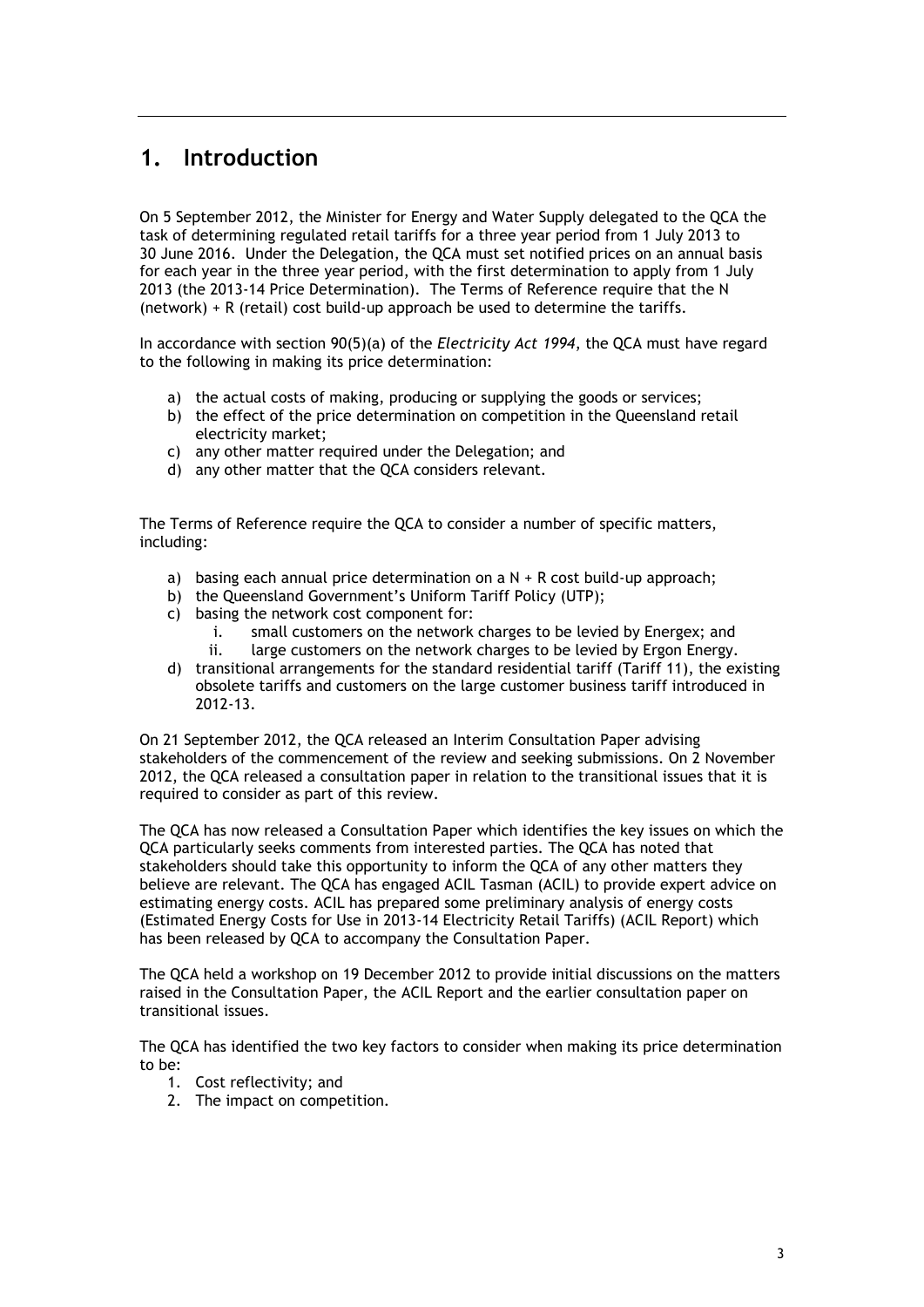The QCA must also consider whether and how to implement a transitional path to costreflective notified prices for certain customer groups (to be considered in detail in a separate consultation paper).

The QCA has noted that competition has developed considerably in the Queensland retail market since it was introduced more than five years ago, and considers that, while having regard to costs is important in setting notified prices, a key aim is to provide a transition to effective competition and eventual price deregulation, particularly in SEQ.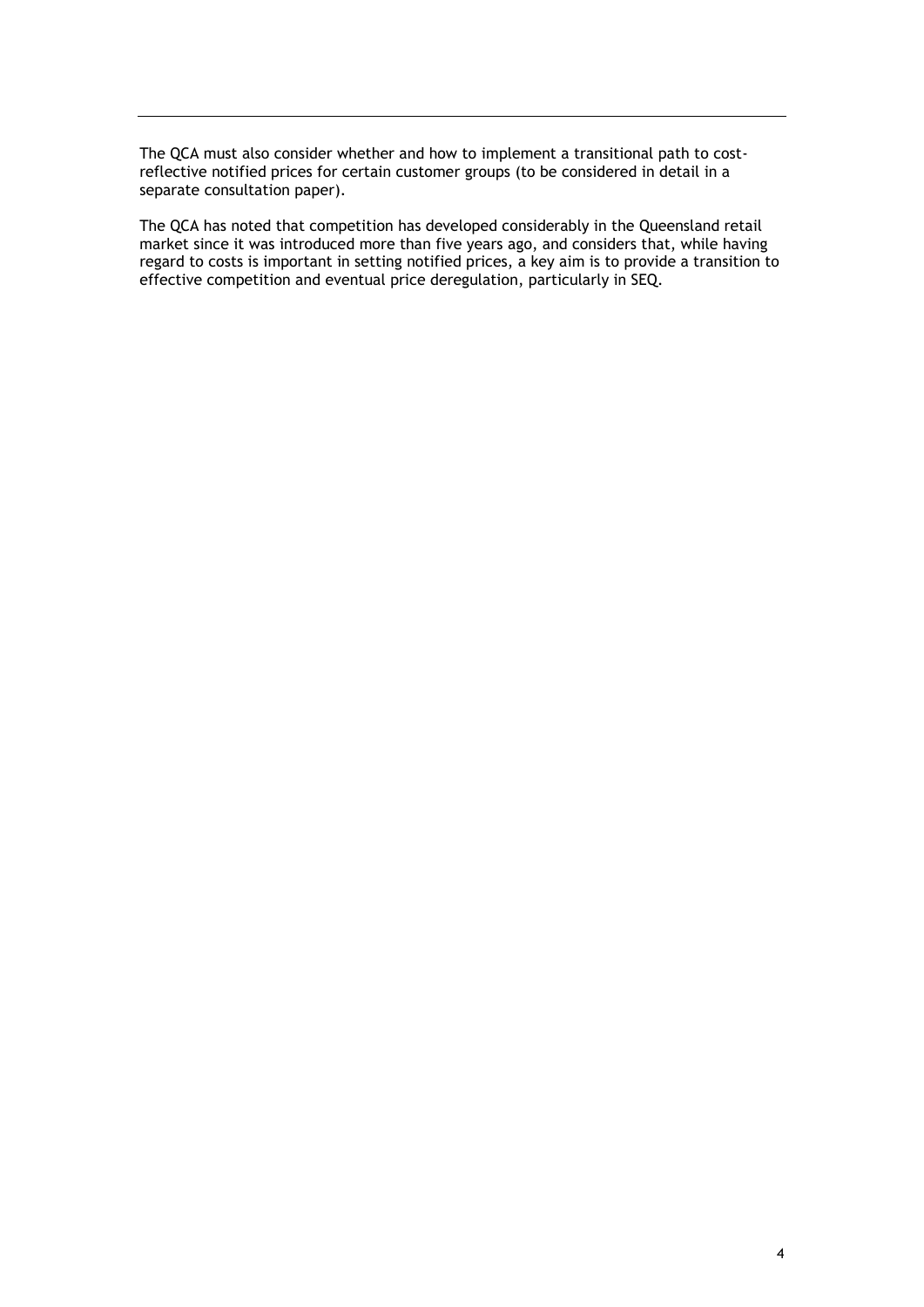## **2. Energy Costs**

## **2.1 Introduction**

In determining the energy costs faced by retailers, section 90(5) of the *Electricity Act 1994* requires the QCA to have regard to:

- a) the actual costs in making, producing or supplying the goods or services;
- b) the effect of the price determination on competition in the Queensland retail electricity market;
- c) any other matter required under the Delegation; and
- d) any other matter that the QCA considers relevant.

The QCA has stated in the Consultation Paper that, while it is generally satisfied with the framework it adopted to determine energy costs in its 2012-13 Determination, it is open to suggestions from stakeholders on how that framework might be improved or why an alternative approach might be appropriate for the 2013-14 review. In particular, the QCA has noted that it is required under the Delegation to consider whether its approach can strengthen or enhance the underlying network price signals and encourage customers to switch to time-of-use tariffs and reduce their energy consumption during peak time.

## **2.2 Judicial Review**

Origin's application for judicial review of the cost of energy approach used by the QCA in making its 2012-13 Regulated Retail Price Determination was dismissed by the Queensland Supreme Court on 19 December 2012.

The case did not consider or test the merits of the market based methodology or its impact on competition. The decision does not mean that the QCA is not able to take PPAs into account; the QCA may do so if it considers them to be relevant to the cost of purchasing energy.

Origin submits, as elaborated below, that longer term hedge contracts, such as PPAs and internal generation (a natural hedge, equivalent to a PPA), are an integral component of many retailers actual cost of supplying energy and is critical to achieving cost reflectivity and effective competition.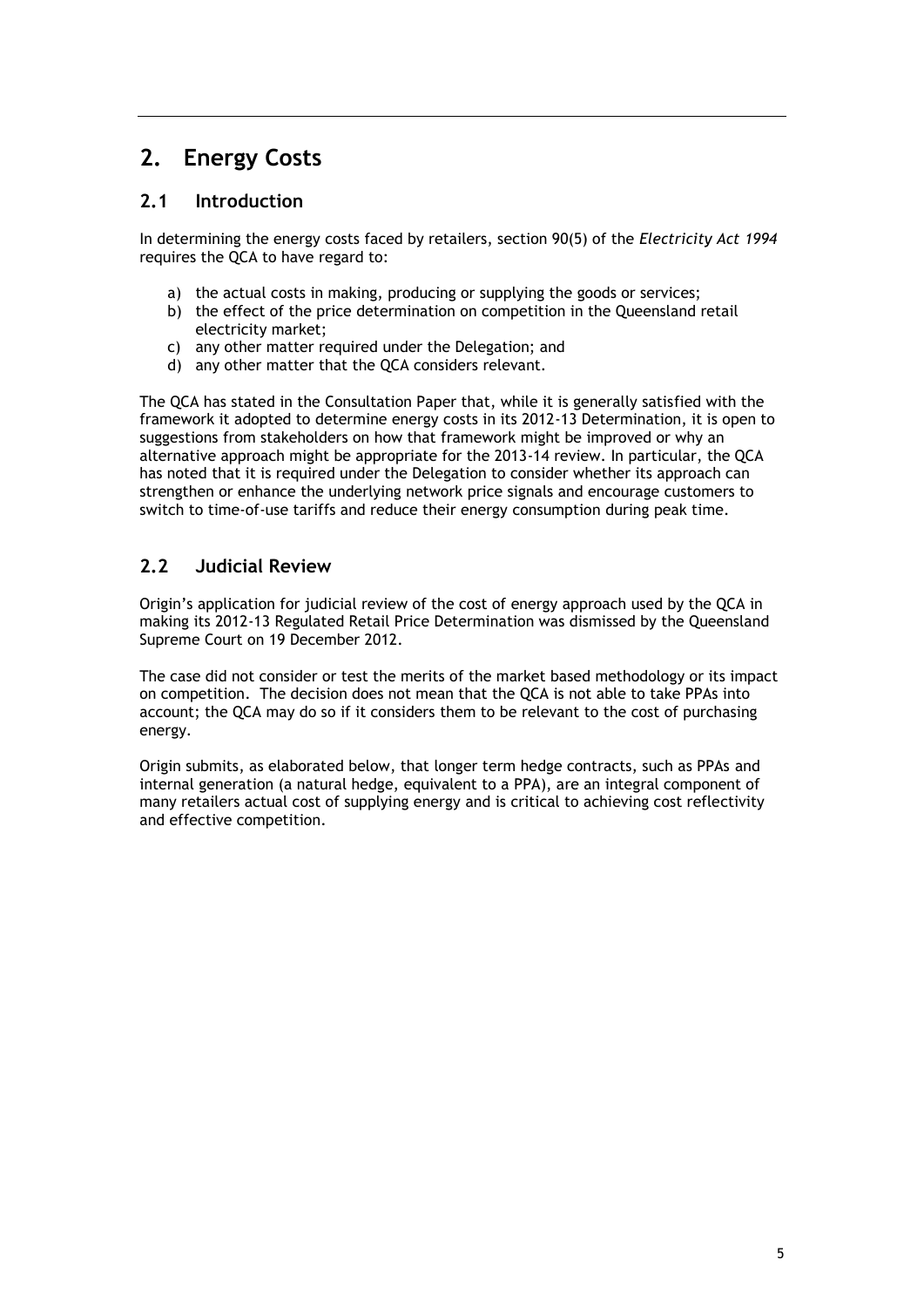## **2.3 Wholesale energy costs**

## 2.3.1 Origin's position on methodology

The QCA has sought stakeholders' views on whether ACIL's proposed method for estimating wholesale energy costs is reasonable given the requirements of the Electricity Act and the Delegation, and what other approaches should be considered.

Origin's position remains that PPAs and internal generation constitute material and legitimate elements of the wholesale energy market and must be taken into account in assessing wholesale energy costs. Origin and others have furnished the QCA with confidential information regarding these costs however to date the QCA have disregarded them on the grounds that they are not readily observable through publicly available data. While this should not be a constraint to the QCA as it has powers to acquire such data if it chooses, Origin maintains that these costs can be tested against publicly available data with reference to an assessment of "stand alone" LRMC.

Origin does not accept ACIL's assertion at the QCA's recent workshop (19 December 2012) that contract information that is confidential or concerns a related party transaction should not be considered by the QCA. Other jurisdictions have successfully relied on a combination of public and confidential information. IPART's regulation of the NSW gas market is largely based on an assessment of retailers' confidential gas cost information. The appropriate test should be whether or not the contract is likely to be an efficient arrangement.

ACIL is well placed to verify Origin and other retailers' confidential cost data as ACIL already holds similar information that it applies as inputs to its pool forecasting model for the QCA and also for LRMC modelling in other circumstances. The calculation of a benchmark PPA price is a much simpler task than modelling spot price scenarios in the NEM. AGL's supplementary submission of 8 May 2012 sets out two methods with worked examples to estimate PPA costs using data previously published by ACIL, which can be used to assess the confidential data. ACIL should therefore be capable of assessing confidential and related party cost information. If there is evidence that these costs are inefficient these costs should be adjusted accordingly. It is not sufficient to dismiss the data because it relates to a confidential transaction or involves ownership of generation assets.

### 2.3.2 LRMC

Origin's response to the QCA's Interim Consultation Paper sets out in detail its views on the relative advantages of the "stand alone" LRMC approach and problems posed by adopting a market based approach. Origin contends that the wholesale methodology should take account of long term hedging instruments, including PPAs and the natural hedge delivered by owning generation. These costs can be estimated by applying an LRMC methodology.

A "stand alone" LRMC based methodology is a more appropriate and accurate means of estimating the wholesale energy cost than a Futures market based approach because:

- it is a forward looking approach that better approximates the actual costs of retailers' purchases through PPAs and of internal generation;
- it is linked to the NEM (as generation investment, along with other factors, influences the prices in the spot and contract market), but it is not wholly dependent on market conditions at a point in time;
- it is an estimate for average wholesale energy costs that has theoretical merit as well as being readily modeled and identifiable; and
- it is far less volatile over time than a market based approach.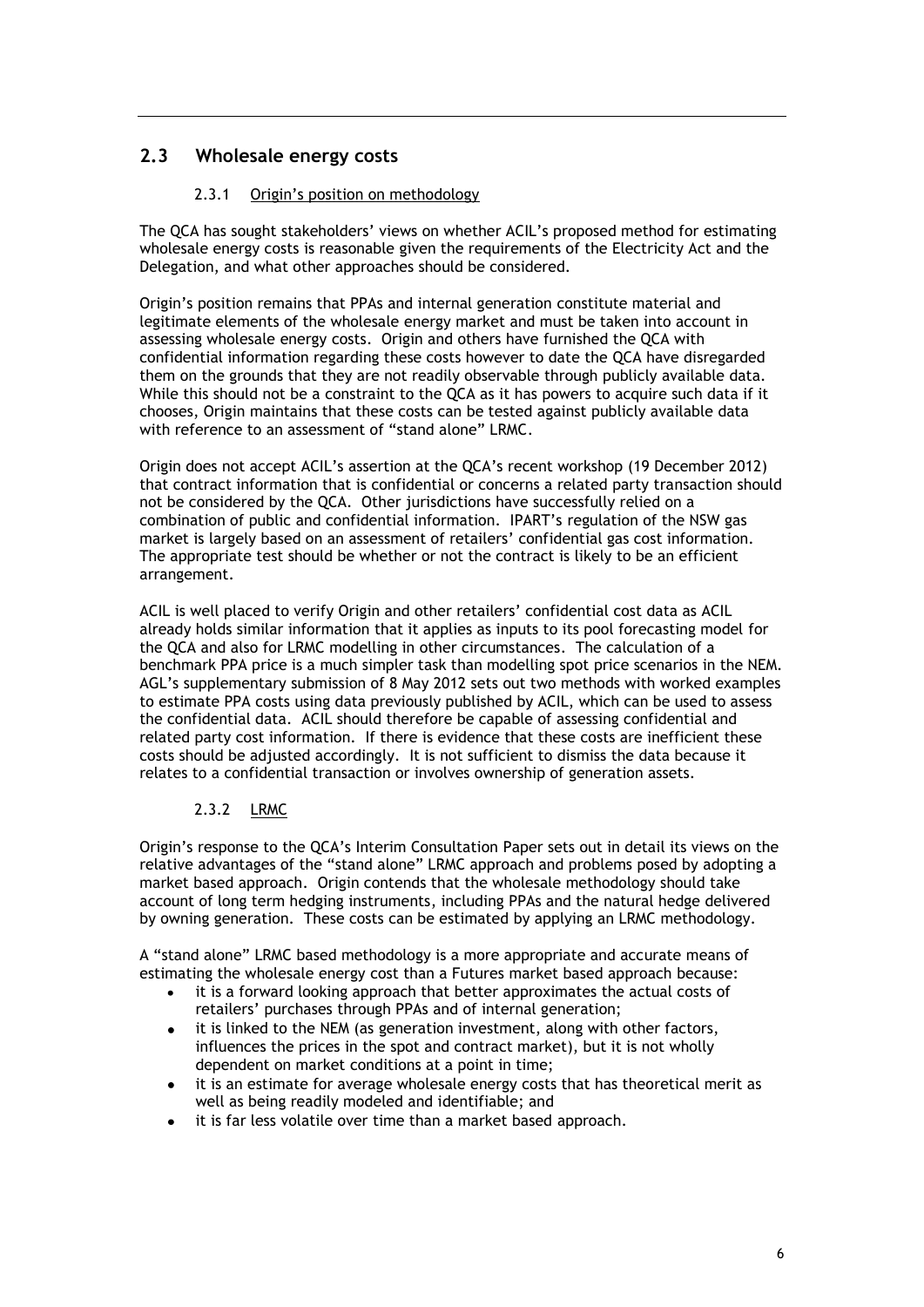We note that ACIL's reference to LRMC in its methodology paper refers to an "incremental" approach and is inconsistent with ACIL's recent advice to  $ESCOSA<sup>2</sup>$ :

"A standalone or greenfield approach, which assumes that there is currently no generation plant to serve the required load. The approach theoretically builds, and prices, a whole new generation system that is least- cost. In effect, it re-prices all existing capacity at efficient levels and includes the capital costs of new plant in the LRMC estimate.

An incremental approach, which assumes that the existing mix of generation plant in the system is in place and that the required load can be served using both existing generation plant and new generation plant. This approach prices loads on the basis of the least-cost way of adding to the existing stock of plant and does not factor in the capital costs of existing plant as this is assumed to be sunk.

The standalone or greenfield approach is used for estimating the LRMC for the purposes of regulating retail prices. The incremental approach results in a very low LRMC (more related to the short run marginal cost) unless new generation is immediately required."

For the avoidance of doubt, any references by Origin to LRMC here relate to the "standalone" approach, consistent with ACIL's recommendation to ESCOSA above.

Origin understands from the recent QCA Workshop (Review of Regulated Retail Electricity Prices 2013-14, 19 December 2012), that the QCA has chosen to continue to apply the market based approach used in the 2012-13 price determination. The remainder of this submission therefore focuses on improvements that could be made to ACIL's proposed market based methodology.

#### 2.3.3 ACIL's proposed methodology and consequences

ACIL's proposed market based approach for Queensland is set out in its consultation paper and can be summarised as:

- 1) Forecasting the wholesale electricity spot price by simulating the operation of the NEM using a wholesale energy market model.
- 2) Developing a model contract portfolio that a prudent and efficient retailer would use to hedge against demand and spot price risk in a given year.
- 3) Estimating forward contract prices.
- 4) Calculating the resulting energy cost by applying the model hedge portfolio to a retailers load under the forecast load/spot price scenarios.

ACIL has identified a range of hedging instruments used by retailers to manage price risk that include<sup>3</sup>:

acquiring and using own generation;

1

- power purchase agreements (PPAs) or tolling agreements with third party generators;
- bilateral arrangements between retailers and generators;

<sup>2</sup> *(p5 s3.1; Approaches to setting the wholesale electricity cost allowance - Prepared for Essential Services Commission of South Australia 26 July 2012)*

<sup>&</sup>lt;sup>3</sup>Page 5, Estimated energy costs for use in 2013-14 electricity retail tariffs, ACIL Tasman, Dec 2012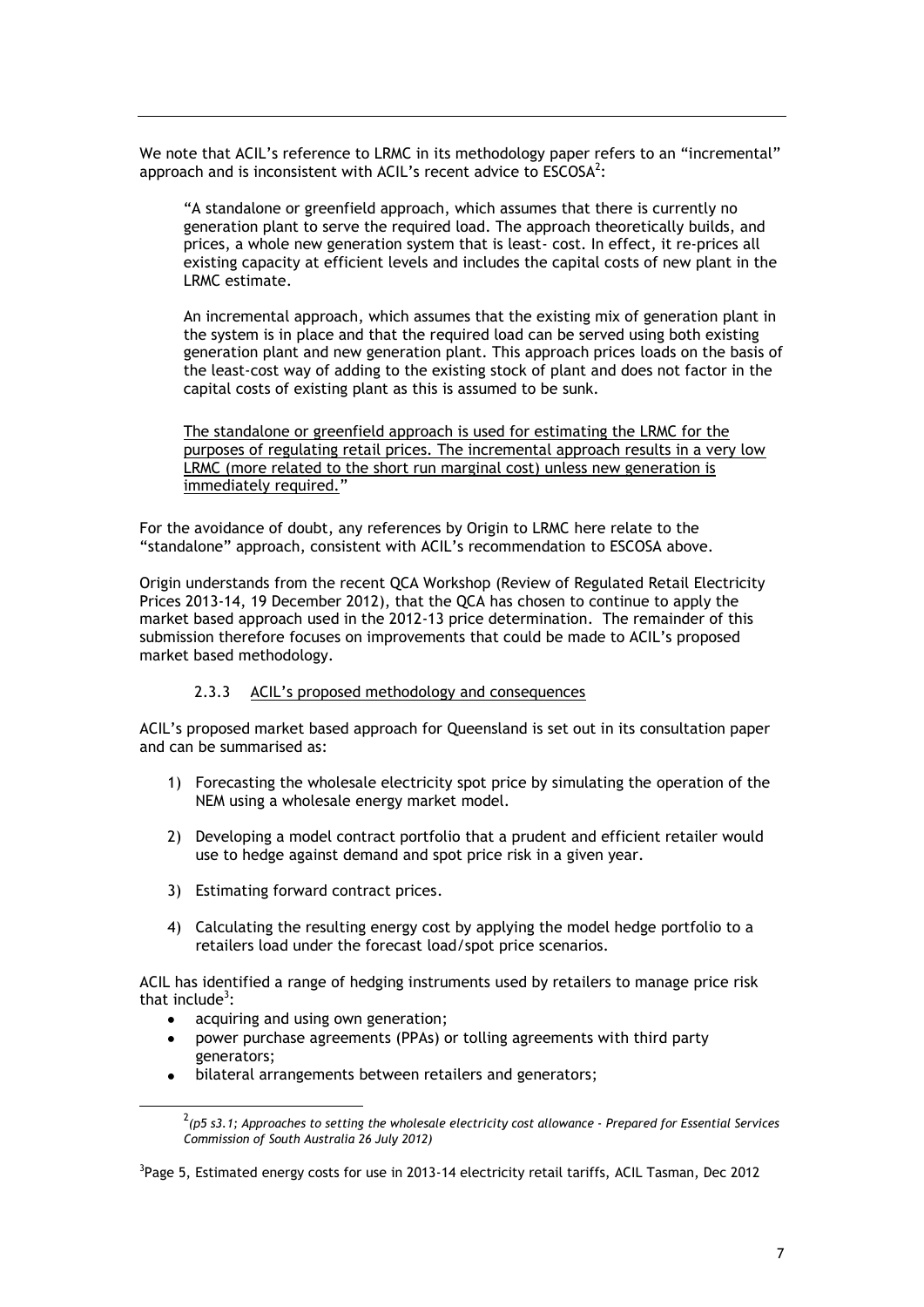- broker arranged over the counter (OTC) contracts (may include a wide range of  $\bullet$ contract forms);
- exchange traded swap and cap contracts available in the Futures market.

However, of these five categories of hedge sources, ACIL has chosen to reference only the exchange traded Futures products when estimating forward market prices. This is an inappropriate definition of the "market" as it ignores the large majority of hedge sources. Origin and AGL are the largest retailers in Queensland, together accounting for nearly 60% of the small customer market<sup>4</sup>. These retailers have hedge portfolios that include PPAs and the natural hedge provided by internal generation, these supply costs must be included in a market based assessment of supply cost.

### 2.3.4 Increased customer price volatility

ACIL has previously stated that the Market Based approach yields the same outcome as the LRMC in the long run. $<sup>5</sup>$ </sup>

"In a competitive market, the price outcomes will align with the LRMC over the longterm. If the price outcomes were lower than the LRMC over the long term, generators would not be viable. If the market is competitive then the price outcomes will not be higher than the LRMC values over the long term. As the price outcomes align with the LRMC over the long term, the LRMC has been used by some regulators in determining the energy cost component of the retail electricity price."

Recent history demonstrates that there is significant year on year variability in a market based assessment of energy cost. Origin considers that a methodology that delivers this level of variability in customer tariffs is not appropriate. It also does not reflect the lower variability in retailers actual supply costs. It would not be efficient or prudent for a retailer to rely entirely on Futures contracts or to accept the associated variability in their energy supply costs. Origin has entered into long term hedge instruments (PPAs and ownership of generation that delivers a natural hedge) to reduce this level of variability. As ACIL has noted other retailers adopt a similar approach. The QCA's methodology should take account of long term hedge instruments to reduce volatility in customer tariffs over time.

As Chart 1 below illustrates, the difference in energy cost likely to be estimated between using ACIL's market based methodology and standalone LRMC is material, at least \$20/MWh. By definition, if LRMC and market based outcomes are equal over time, one should expect a \$40/MWh turn around in the market based price within this market cycle. Based on the current tariff, this movement reflects at least a 20% increase in the consumer tariff when it occurs, all other things being equal. If the market based price has not yet reached the bottom of the cycle then this increase will be even more.

1

 $4$  P. 121. Figure 5.1, State of the Energy Market 2012, AER.

http://www.aer.gov.au/sites/default/files/State%20of%20the%20energy%20market%202012%20- %20Chapter%205%20Energy%20retail%20markets%20%28A4%29.pdf

<sup>&</sup>lt;sup>5</sup>Page 5; Approaches to setting the wholesale electricity cost allowance - Prepared for Essential Services Commission of South Australia 26 July 2012, ACIL Tasman)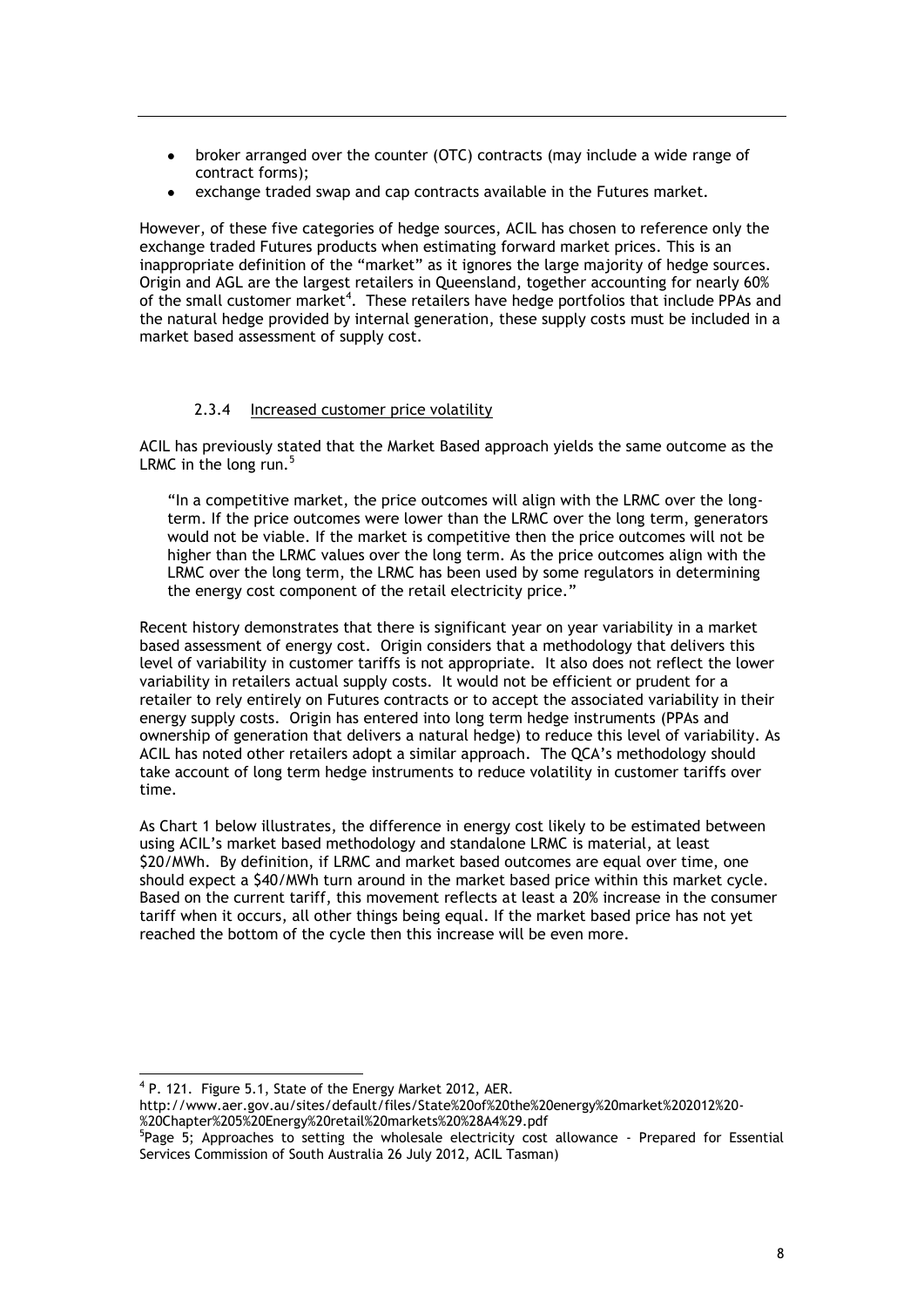

**Chart 1. ACIL Tasman's Comparison of LRMC and market based estimates for Queensland energy cost (\$/MWh, nominal)**

*Source: Page 9 s3.4.1; Approaches to setting the wholesale electricity cost allowance - Prepared for Essential Services Commission of South Australia 26 July 2012.* 

In practice the behaviour of electricity market cycles is less symmetrical, with extended periods below LRMC, but much higher excursions above LRMC (for shorter periods) when they do occur. This means that the 20% price shock is likely to be much more than this when the market does tighten.

Notwithstanding ACIL's assessment (discussed in Section 3.3.4 below), it is possible for the market to tighten sooner through supply side responses such as mothballing existing generation stock. The supply side has already demonstrated a willingness to do this; also confirming that current wholesale prices are unsustainably low. During 2012 over 2000MW of generation capacity has been mothballed or permanently shut down in the NEM. Plants completely or partially shut down include Tarong (Qld), Swanbank B (QLD), Mackay Gas Turbine (Qld), Munmorah (NSW), Northern (SA) and Yallourn (Vic). A further reduction in available capacity is likely to lead to earlier increases in prices. While mothballed plant can be returned to service it is clear that owners of this plant will not return it to service unless it is economic to do so, and evidently not at current market price levels.

The customer price volatility inherent in ACIL's market based approach could be reduced by expanding the definition of Market to reflect the portfolio of hedge sources ACIL have acknowledged constitute those used by retailers, rather than just the price of Futures contracts. This solution is discussed further in Section 2.3.6.

### 2.3.5 Increased risk for retailers

In theory under the market based approach retailers with long term supply arrangements will benefit from higher regulated tariffs when wholesale prices rise. However those retailers that have entered into efficient long term supply arrangements face the risk that the regulated pricing methodology changes when wholesale prices rise. There are no examples in Australia where a jurisdiction has maintained a wholesale pricing methodology for a period long enough to cover a full market cycle (i.e. where either LRMC or a market based methodology applies consistently over time). While the QCA has verbally committed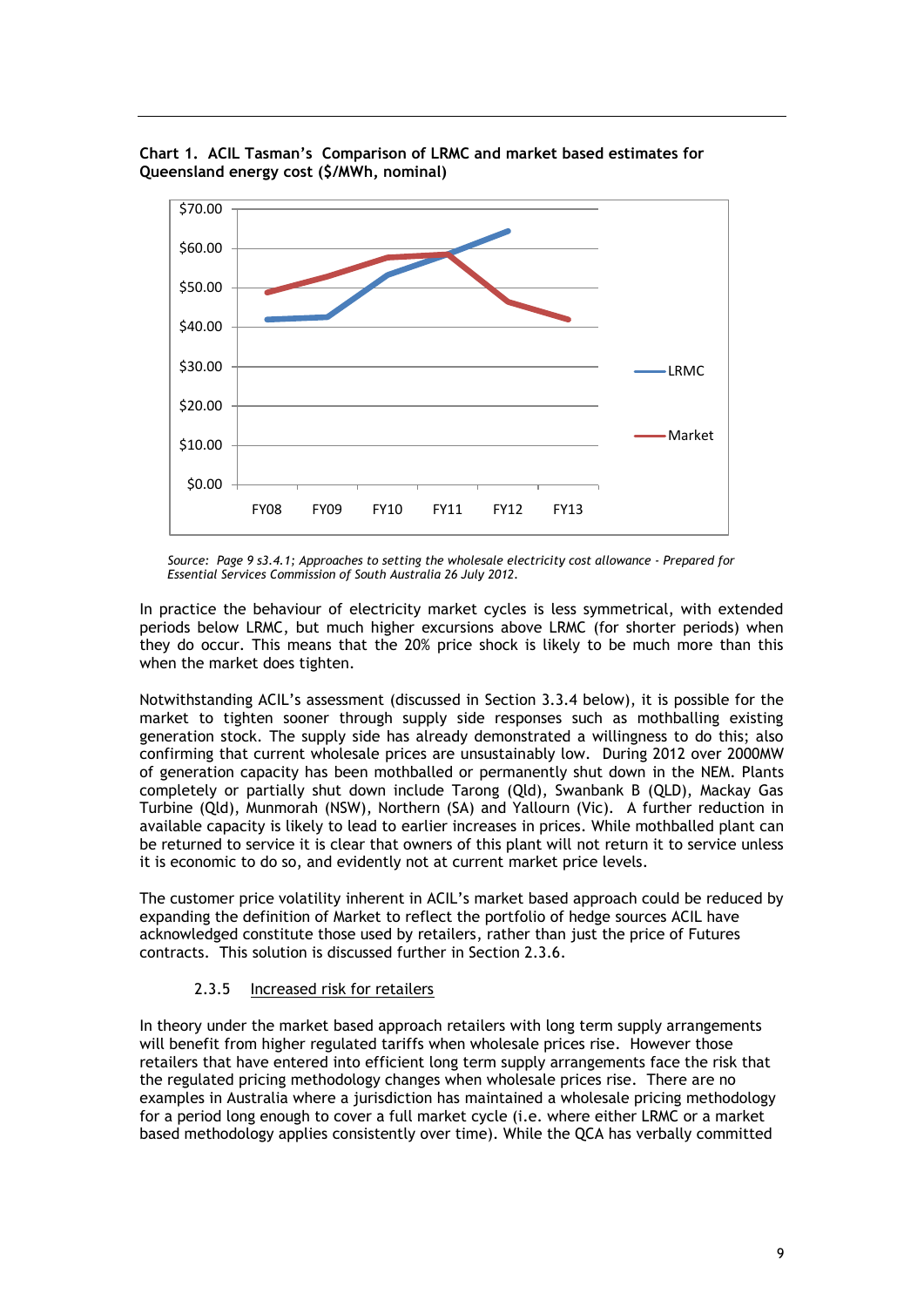to maintain the market based approach for the 2013-16 period<sup>6</sup>, there is no certainty of a consistent methodology beyond this point nor capacity for the QCA to do so.

The normal market cycle has been exacerbated by the broader economic slowdown and the strong Australian dollar resulting in unprecedented softening of domestic demand for electricity. As a result of these circumstances, ACIL assesses that this cycle will not tighten within the next  $3-5$  years<sup>7</sup> meaning the period of commitment to this methodology will need to be well beyond 5 years on this basis. This view is consistent with current spot prices and AEMO's supply and demand projections. $8$  There is therefore a mismatch between the three year period of the current terms of reference and the duration of wholesale market cycles.

As the recent imposition of a tariff freeze (and subsequent consideration of a gradual transition back to cost reflectivity) for Tariff 11 demonstrates, Governments are reluctant to allow rapid rises in retail tariffs. Such a price rise may be required to reflect wholesale market prices when the supply demand balance next tightens.

Retailers therefore face the significant risk that subsequent determinations will not allow the market based methodology in its current form to pass through materially higher wholesale energy costs to customers when they arise.

Origin proposes that this risk is reduced by assessing the market based wholesale energy cost of a portfolio of hedge sources, rather than just the price of Futures contracts recognising the pricing of longer term products and hence reducing the level of volatility in the market based outcome. This solution is discussed further in Section 2.3.6. In the absence of such an approach this non-systematic risk must be accommodated for in the retail margin (see Section 3.2).

#### 2.3.6 Futures Volume problem and proposed solution

Any assessment of wholesale energy costs must be cognisant of the size of the load to be hedged. Price and volume are intrinsically related and one cannot be assessed in isolation.

The task at hand is to determine the wholesale energy cost allowance for small customers – including today's non-market customers and those that may return at anytime as small customers have the right to return to the notified price. This has occurred in other jurisdictions when the regulated tariff has been set inappropriately low, such as NSW in 2007/08 when a substantial number of customers returned to regulated tariffs.

The volumes traded through the Futures market, at present, are insufficient to hedge all of Queensland small customer retail load and therefore these observed prices cannot be used in their current form to infer a market based cost for small retail customers.

An assessment of energy purchase costs that is based solely on Futures prices therefore cannot be representative of retailers' hedge portfolios either in terms of volume or price:

The volume of the Futures market contracts relative to retail load suggests that Queensland retailers are hedging substantially with other arrangements outside of the Futures market. Trade volumes to date are provided in Chart 2 and detailed in Section 2.3.7.

 $\overline{a}$ 

<sup>6</sup> QCA advice at the QCA workshop, 19 December 2012.

<sup>7</sup> *Page 12 s4;* Estimated energy costs for use in 2013-14 electricity retail tariffs, ACIL Tasman, Dec 2012

<sup>&</sup>lt;sup>8</sup>AEMO, 2012 Electricity Statement of Opportunities for the National Electricity Market, p 3-2, figure 3-1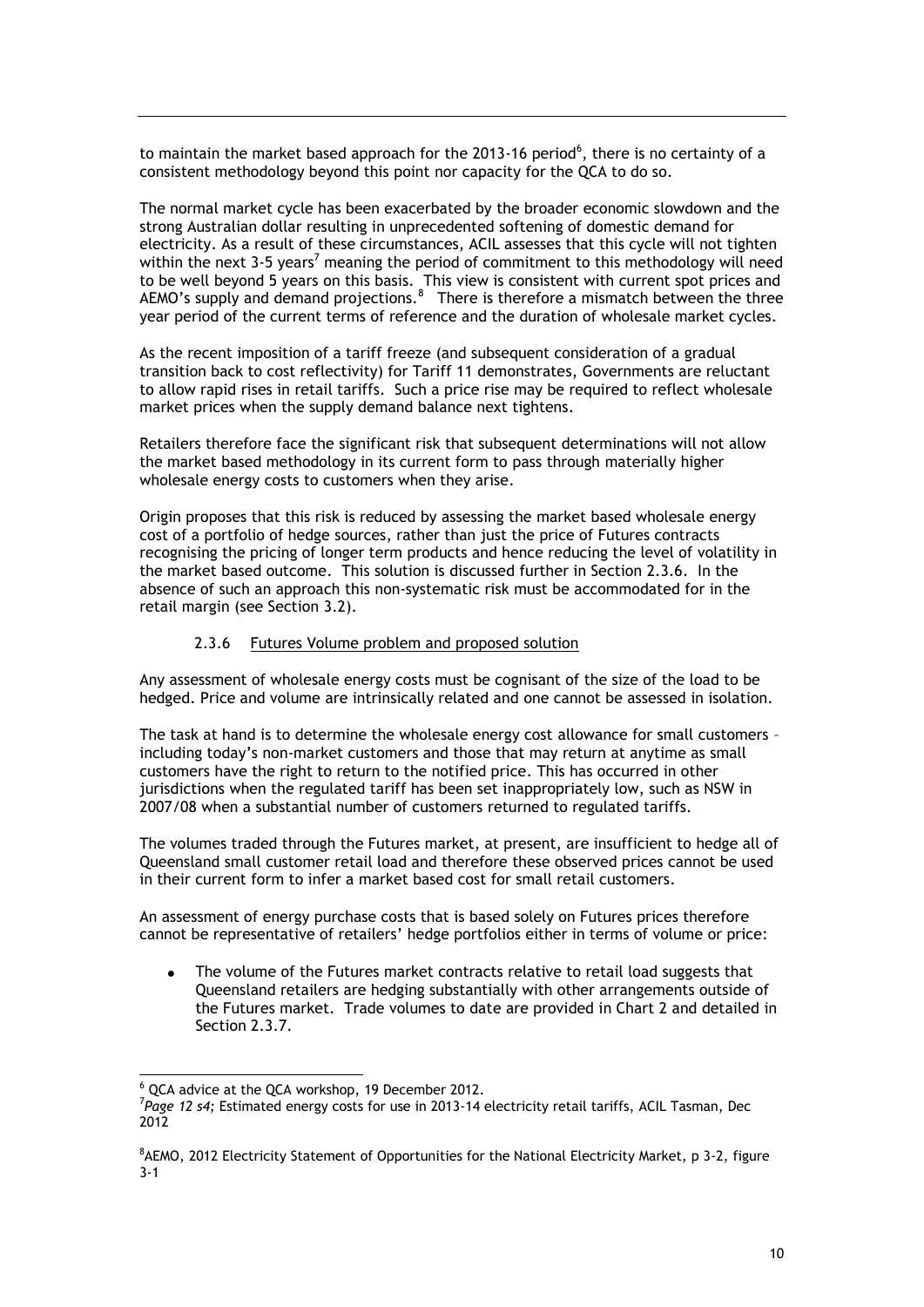The incremental nature of the Futures market suggests that if the volume of trade  $\bullet$ increased so that all retail load was hedged with Futures, the price would increase. An increase in price is to be expected as the ability of generators to continue to offer additional Futures hedge volume is limited by their existing long term contractual commitments and general practice of not hedging their last generation unit to manage outage risk (an N-1 approach).

It should also be noted that less than half of the total Futures contract volume traded is likely to have been purchased by Retailers to hedge their mass market load. The balance will have been purchased by retailers to hedge sales to C&I customers or as transactions between intermediaries that do not deliver a hedge to retailers.

As the current Futures price does not represent the market cost of wholesale electricity for an efficient retailer Origin proposes that the QCA either:

- 1. Calculate market based costs by reference to the prices within a portfolio of different hedging instruments (short term and long term) consistent with the instruments ACIL has identified as being used by retailers to hedge risk; or
- 2. If calculating market costs exclusively by reference to Futures prices, adjust this price to recognise that Futures contract prices would be higher if retailers were to meet all of their hedging requirements using Futures.

ACIL has identified challenges in developing a model portfolio of different hedging instruments; however Origin believes these issues can be overcome. While ACIL does not have access to all individual retailers' hedging strategies, the combination of confidential information already provided by retailers and public data should allow ACIL to develop a reasonable view of the hedging practice of the market as a whole. A price for ACIL's model contract portfolio could then better be derived as a weighted average of Futures prices and the price of long term hedging instruments.

In rejecting the application of prices of PPAs, ACIL argues that "by their nature these prices or implied prices are long term averages and do not necessarily represent the costs that would be expected to be incurred in any particular year – on some occasions they would likely be well above the expected costs and in other years well below".9

While Origin agrees that PPA prices are long term averages, the PPA price is the cost that will be incurred by a retailer that is party to a PPA during a given year. The price will, as ACIL notes, vary from the spot or Futures price for that year, nonetheless it represents the actual cost of supplying electricity for the retailer. Unless the PPA can be demonstrated to be an inefficient arrangement then its cost should be considered by the QCA.

Origin has previously provided the QCA with confidential information regarding the volumes and costs of its own generation and PPAs.<sup>10</sup> Origin understands that other retailers have also provided confidential details of their long term supply arrangements.

As noted in Section 2.3.1 ACIL is well placed to verify Origin and other retailers' confidential price data by applying one of the approaches described in AGL's supplementary submission, dated 8 May 2012.

1

<sup>&</sup>lt;sup>9</sup>Page 6, Estimated energy costs for use in 2013-14 electricity retail tariffs, ACIL Tasman, Dec 2012 <sup>10</sup>Confidential Supplementary Submission on QCA Draft Determination: Regulated Retail Electricity prices 2012-2013 (Draft Determination),11 May 2012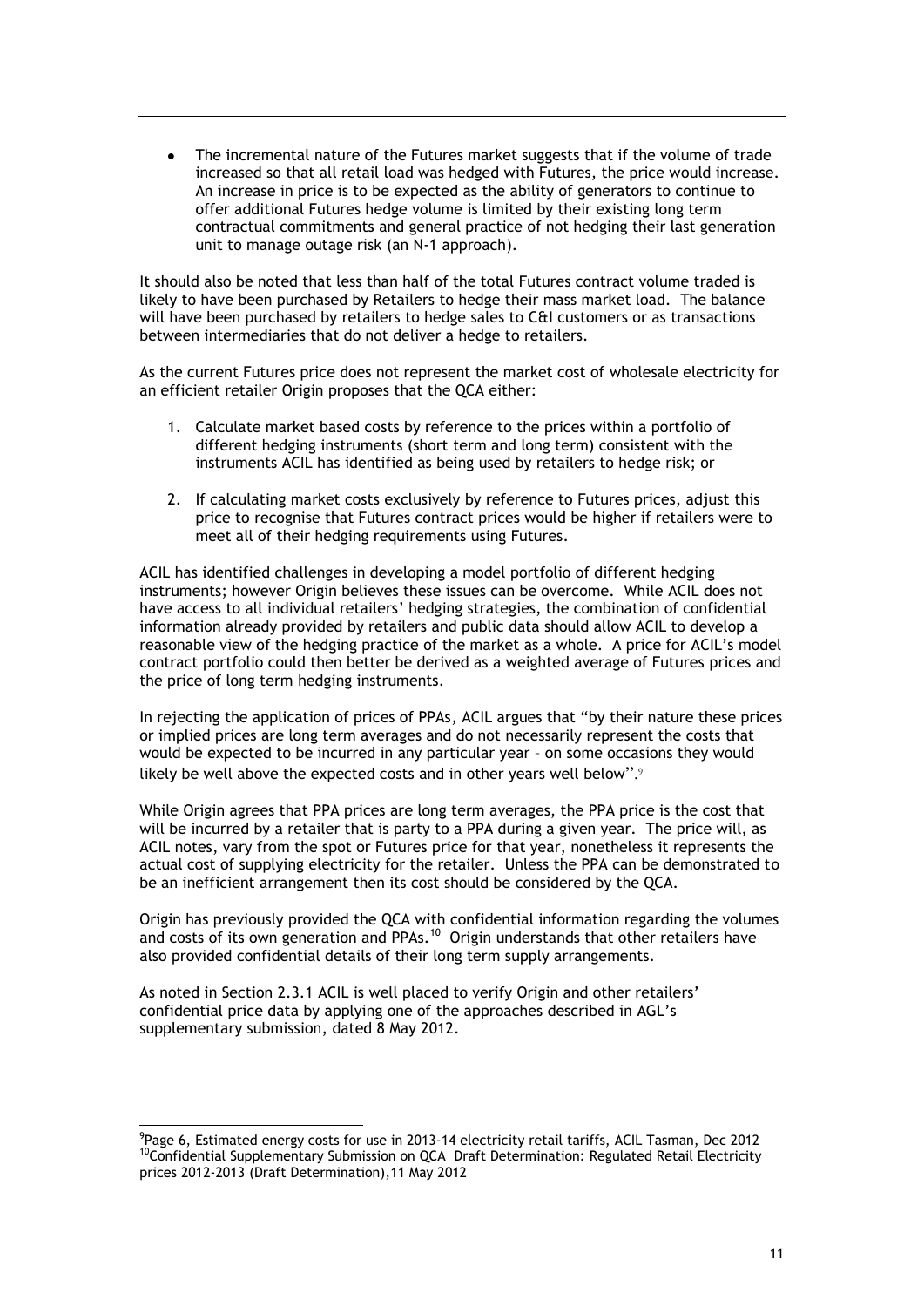## 2.3.7 Liquidity problem and proposed solution

ACIL presented preliminary analysis of Futures prices at the QCA workshop on 19 December 2012. The Futures prices ACIL derived are noted in Table 1 below.

| Year | Quarter             | Average costs of d-cypha contracts in 2013-14<br>(S/MWh) |         |         |
|------|---------------------|----------------------------------------------------------|---------|---------|
|      |                     | <b>Base</b>                                              | Peak    | Cap     |
| 2014 | Q1                  | \$66.33                                                  | \$87.75 | \$14.34 |
| 2014 | Q2                  | \$53.15                                                  | \$59.75 | \$2.74  |
| 2013 | Q3                  | \$53.35                                                  | \$60.72 | \$3.49  |
| 2013 | Q4                  | \$54.77                                                  | \$65.98 | \$7.47  |
|      | Average for 2013-14 | \$56.90                                                  | \$68.55 | \$7.01  |

**Table 1. Preliminary Contract Price Estimates, ACIL Tasman 19 Dec 2012.** 

Source: ACIL Tasman analysis of d-cypha contract data until 12 November 2012

Origin has reviewed recent D-Cypha published contract data from 1 October 2012 to 28 December. The volumes (MW) traded for each quarter by product (base swap, peak swap and cap) are plotted in Chart 2 below.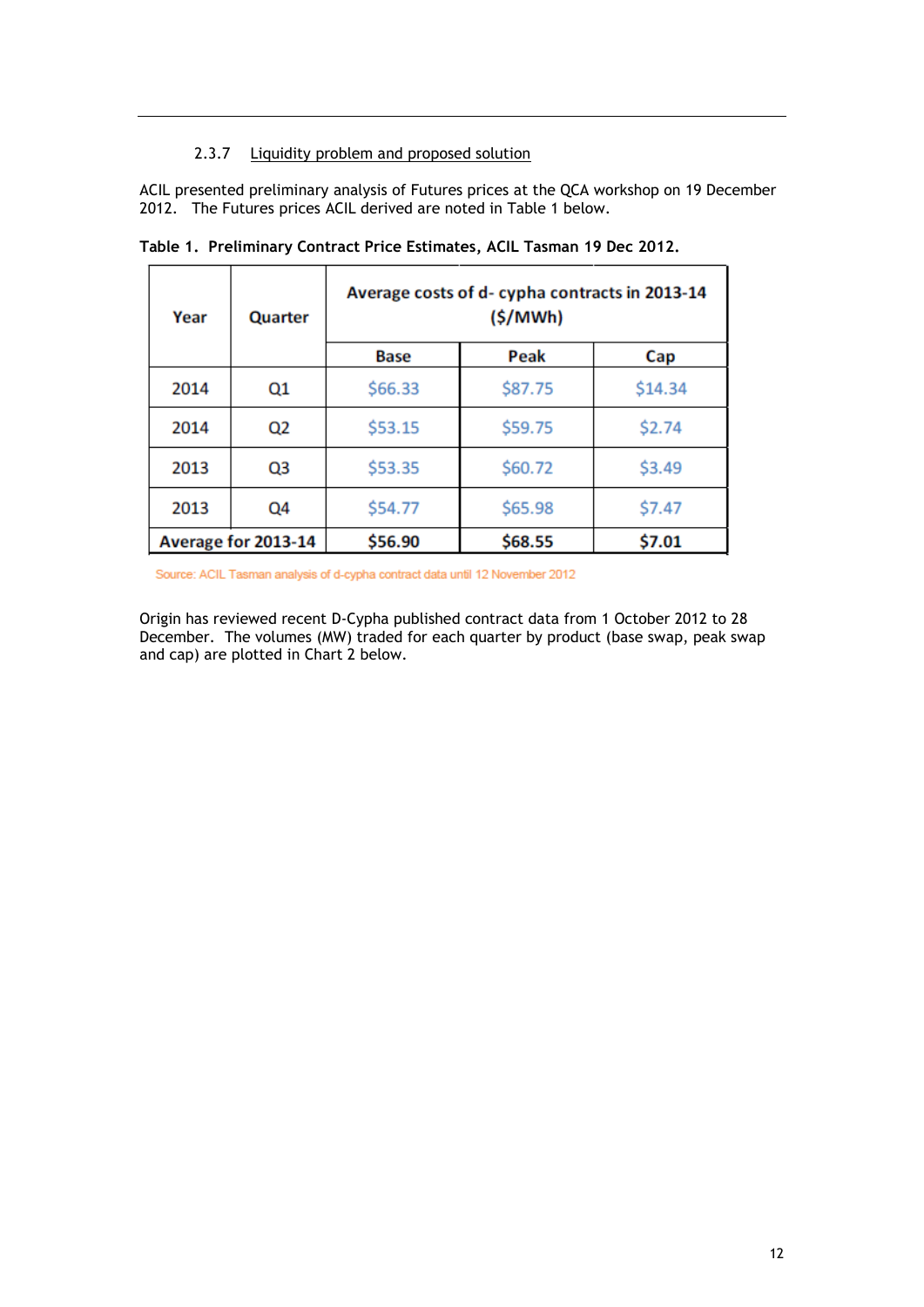

**Chart 2. Volume of Futures Contracts Traded (MW) for each Quarter in FY14**

Only a proportion of the Futures contracts shown will have been purchased by retailers to hedge their mass market load. The balance will have been purchased by retailers to hedge sales to C&I customers or as transactions between intermediaries that do not deliver a hedge to retailers. Nonetheless a comparison of the total traded volumes to date with the contract volumes ACIL assumed for its model contract portfolio for the FY2013 Determination<sup>11</sup> demonstrate that peak swap and cap trades lack sufficient liquidity to be a good proxy for a retailer's hedging costs:

- There has been a negligible volume of peak swap contracts traded in all quarters Q313 (75MW), Q413 (80MW), Q114 (40MW) and Q214(5MW). ACIL's model contract portfolio for the FY13 determination assumed up to 786MW of peak swaps were required.
- There has been between 140MW and 250MW of cap contracts traded in each quarter for FY14. ACIL's model contract portfolio for the FY13 determination assumed up to 1,266MW were required.

The liquidity for base swap contracts is better. Although even if it is assumed that all Futures contracts traded result in retail hedge volume for the mass market then the volume of base swap Futures contracts at around 21TWh is still well below ACIL's assumed model portfolio requirement for FY13 of around 27TWh.

Origin does not accept that using thinly traded data in isolation is a robust approach. Cross checking this data against AFMA prices is also of limited value, as the AFMA data lacks trading volumes.

Origin encourages the QCA to recognise that estimates for peak and cap prices in particular are likely to be based on very little trading data and therefore subject to a high degree of forecast error. The low volume of Futures transactions shows that the Futures market (particularly for peak products) is an incremental contract market that only covers a small

<sup>-</sup><sup>11</sup> Contract volume data file for 2012/13 determination at http://www.qca.org.au/files/ER-ACIL-NEP1213-ContractVol-0312.PDF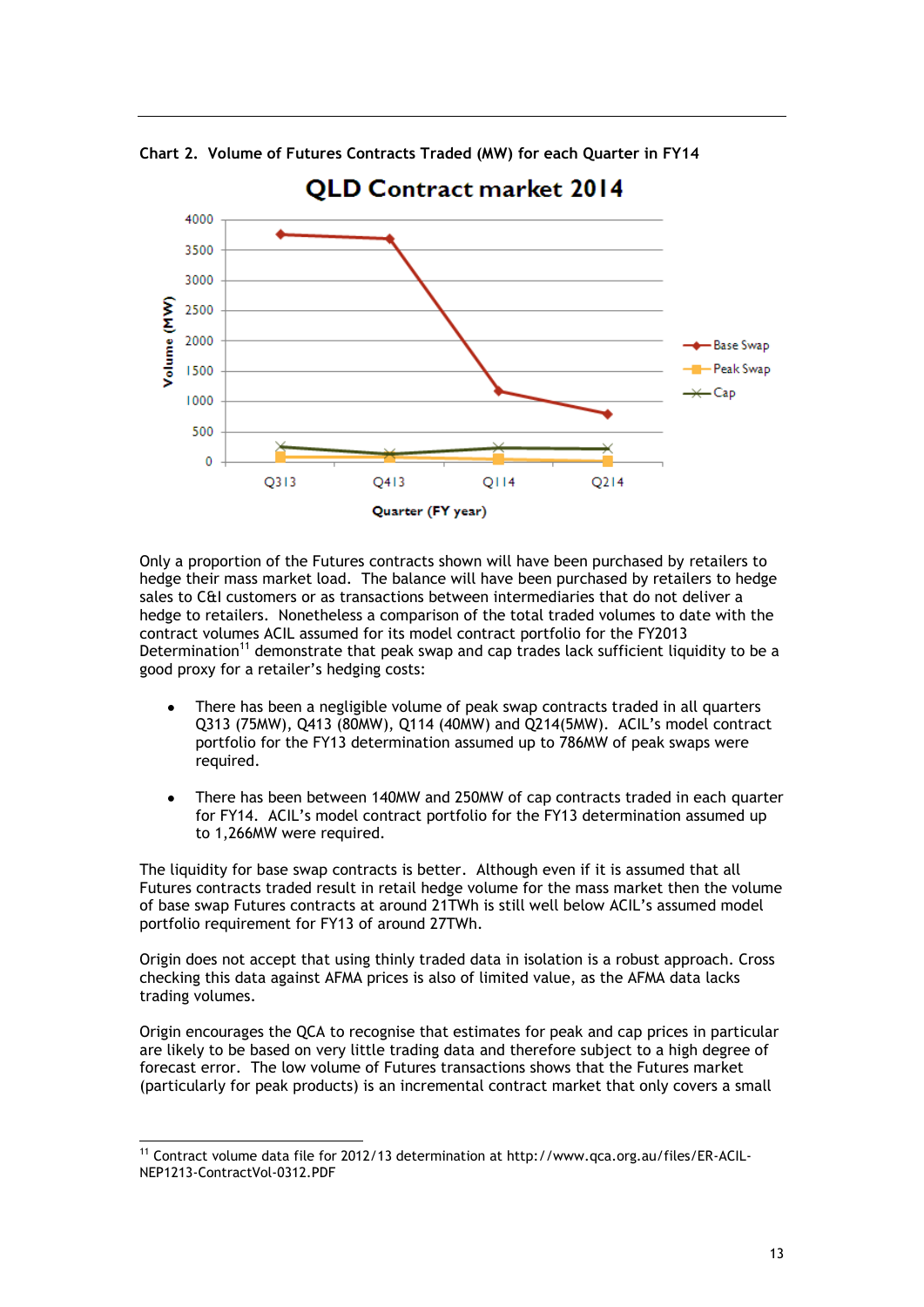proportion of the actual electricity volumes supplied to Queensland's mass market customers.

Origin considers a more reliable approach would be to combine Futures data with the contract data provided on a confidential basis by retailers to derive an average price for a portfolio of short and long term instruments.

If Futures data is to be used in isolation there will need to be an escalation of forward contract prices or inclusion of a substantial additional risk premium in the retail margin to account for the problem of forecasting Futures prices in illiquid markets.

#### 2.3.8 Demand Forecasts

Origin supports the use of the system demand forecast for FY13/14 published by the Australian Energy Market Operator in its Electricity Statement of Opportunities, 2012. This has the advantage, relative to Powerlink's forecasts, of providing consistent NEM wide data as an input to ACIL's Pool price forecast.

Origin suggest that ACIL extend its data set to include FY09 as this year contains a number of months in which the maximum demand was the highest of recent years. This will assist with establishing the correlation between temperature and demand used to create synthetic load profiles.

Origin reiterates the advice it provided in its 2012-13 submission<sup>12</sup> that historic NSLP data should be adjusted such that the load profile is based on the current Queensland NSLP minus non-residential customers consuming greater than 100MWh per annum.

ACIL propose addressing load variability by selecting the  $95<sup>th</sup>$  percentile of the 462 simulated annual hedged prices to represent the energy cost in 2013-14. Origin's Board approved risk policy is to hedge for a 1 in 100 load event. ACIL's proposed approach to hedge for the 95th percentile creates a significant risk for retailers, given the asymmetry of price outcomes.

It is important that ACIL provide sufficient load and price data across the range of modeled demand scenarios to allow stakeholders to assess the variability of load and price captured by the modeling and the distribution of modeled outcomes.

### 2.3.9 Treatment of Carbon

-

It is not clear to Origin why a separate carbon price is to be calculated given the framework the QCA are using to set the FY14 tariff. ACIL's methodology yields a carbon inclusive price. We would expect that any material change to the carbon price mechanism such as the repeal of the Clean Energy Act would be subject to a specific assessment of the wholesale energy costs for this purpose should it occur and affect the FY14 period. To the extent that the carbon allowance being assessed at this stage is for the purpose of carbon bill message, then we consider this method to be appropriate for this purpose.

<sup>12</sup>**Submission to the Queensland Competition Authority on the Draft Determination: Regulated Retail Electricity Prices 2012-13, April 2012**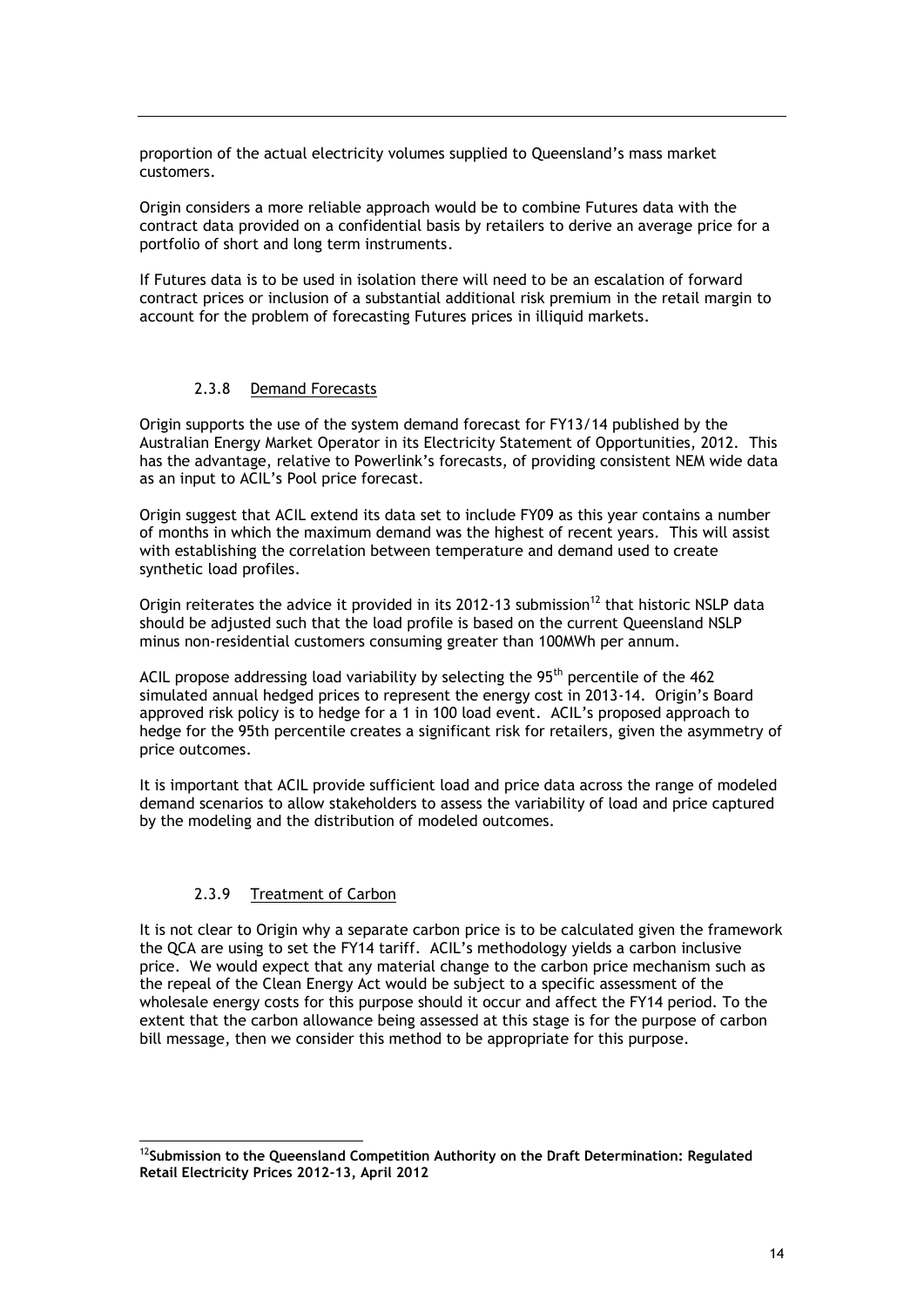## **3. Retail Costs and Margin**

## **3.1 Retail Operating Costs**

The QCA considers that the benchmarks used for setting notified prices for 2012-13 are an appropriate starting point for setting notified prices for 2013-14.

Origin supports this benchmarking approach and that the benchmarks set for 2012-13 are an appropriate starting point for setting notified prices for 2013-14.

Origin notes that there may be differences between retail operating costs estimated by IPART before the 2010 determination and its estimates for FY 2013-16. These differences will reflect the different scope and size of the businesses and will be further complicated by differing cost allocation practices.

Origin supports the continued application of ROC to the fixed component of the tariff.

## **3.2 Retail Margin**

As Origin has noted in its response to the QCA's Interim Consultation paper, Origin does not support adopting the IPART margin approach (5 per cent), without recognising the significant differences between the Queensland and NSW regulatory settings.

IPART's retail margin is only intended to provide for recovery of systematic risks on the basis that all non systematic risks are addressed in other elements of IPART's cost assessment. There are a number of critical differences under IPART's regulatory framework that the QCA will need to address:

The NSW regulatory framework has substantially less risk than the Queensland framework as for a three year period it applies a floor price to the wholesale energy cost which incorporates a weighting of 75% LRMC and 25% market based approach.

By comparison under ACIL's proposed approach (that excludes the costs of long term hedges) retailers with long term supply contracts would be subject to considerable political/regulatory risk (see Section 2.3.5).

- The NSW determination incorporates a cost pass-through mechanism to account for  $\bullet$ uncertainties; for example, SRES cost variations. This risk management mechanism mitigated the need for a higher retail margin.
- The NSW determination applies final network tariffs. In Queensland the Final Decision is likely to be made before network tariffs are finalised, exposing retailers to any network tariff variation

The margin component of QCA's regulated tariffs should account for these non-systematic risks.

Origin has set out a suggested mechanism to reduce the risk of uncertain events in Section 5 and also advocates a reduction in retailers' exposure to price volatility and mitigation of regulatory risk by including an assessment of long term hedge contracts in the wholesale energy cost (Section 2.3.6). However, should long term hedge contracts continue to be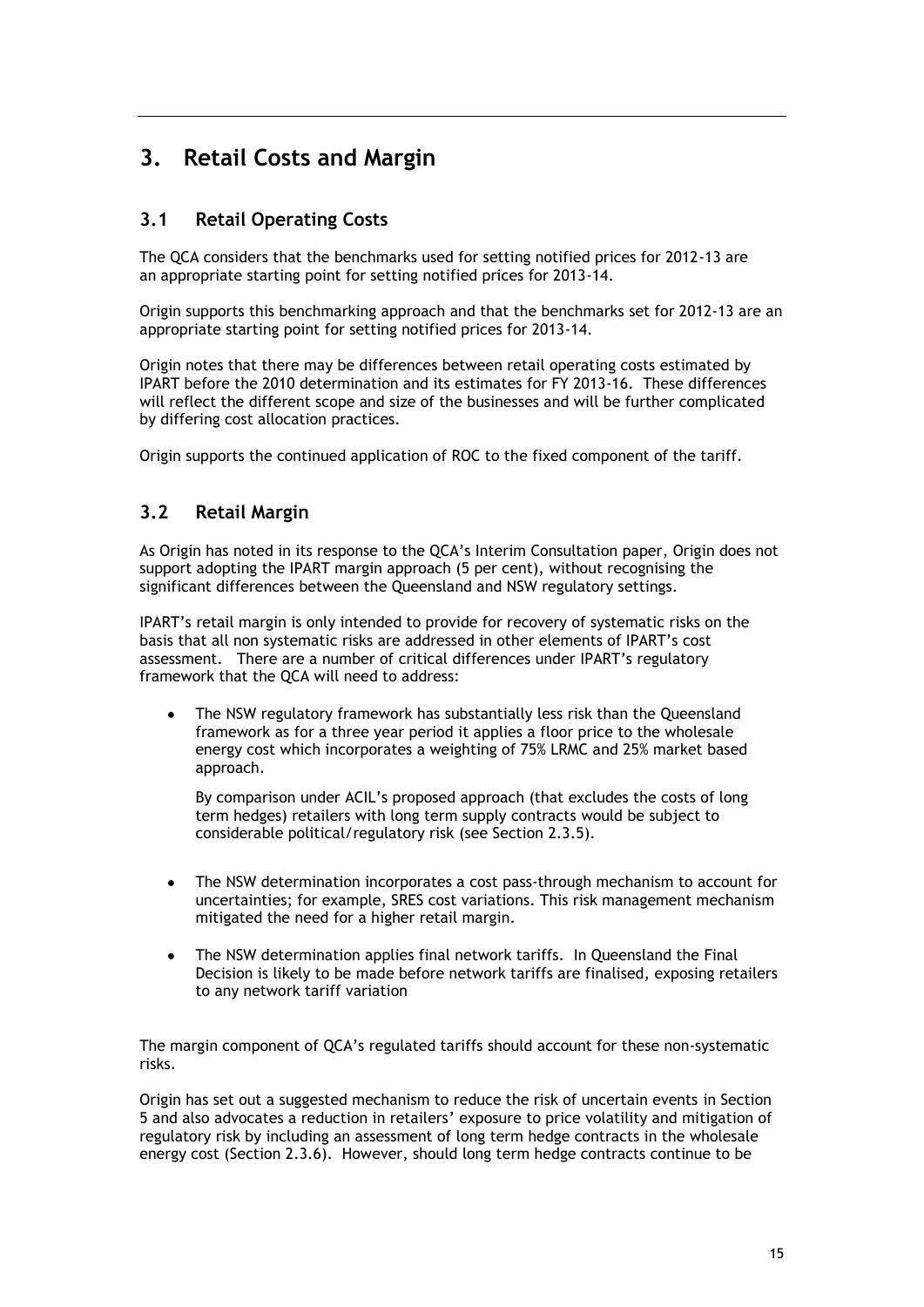excluded from the wholesale energy cost allowance then these risks must be accommodated in the retail margin.

Origin supports the continued application of the margin equally to the fixed and variable components of the tariff.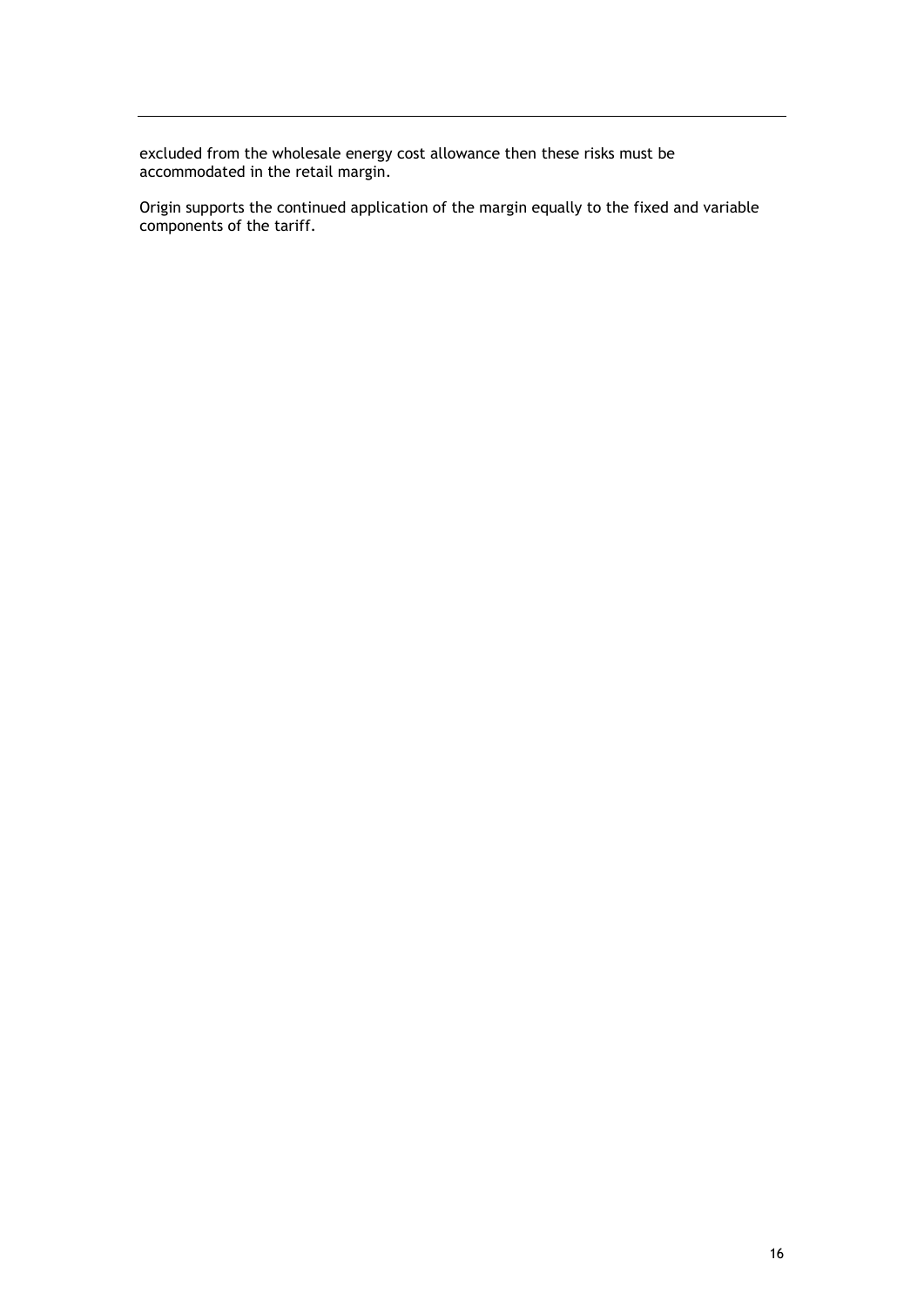## **4. Retail Competition**

The terms of reference require that QCA has regard to the effect of regulated retail prices upon competition. Retail tariffs should therefore be set at a level that is sufficient to protect and promote competitive market offers.

Regulated retail prices have a critical impact on the level of competition in Queensland.

Origin maintains that there has been a discernable reduction in competition as a result of the QCA's 2012-13 tariff decision. This is evident in terms of:

- 1. Level of marketing activity undertaken
- 2. The level of price discounts offered in the market
- 3. The level of churn (as a consequence of 1-2 above)

### *Level of Marketing Activity*

Since the change in tariff Origin has observed a reduction in the level of marketing activity from electricity retailers. Since the 2012-13 tariff determination Origin has reduced its Queensland market offer discounts and greatly reduced its media spend in Queensland. Origin notes a similar change from other retailers:

- AGL has advised that "the material effect of the QCA's decision on retail margins has resulted in AGL substantially reducing its marketing activities in Queensland, including the removal of all door knockers and the cutting of discounts available to customers." 13
- QEnergy has also stated that it has withdrawn from active marketing in Queensland.

Chart 4 below shows Origin's customer losses each month to competing retailers. As the chart indicates Origin's losses in Queensland have dropped by around 17% for the past six months compared with the same period last year. Two retailers (shown as Retailers 4 & 5) have significantly reduced their activity. Origin's losses are now largely accounted for by only three retailers. This is in contrast with Victoria where, as Chart 5 shows there are many more active retailers; most of Origin's customer losses in Victoria are spread across seven retailers.

EnergyAustralia's submission to the QCA's Interim Consultation paper presented a similar view. EnergyAustralia's losses were largely to one retailer, with few losses to other retailers. EnergyAustralia noted that this was in contrast to the activity levels before mid 2011 when losses were more evenly distributed across the retailers, indicating activity from a greater number of competitors.

-

<sup>13</sup>2013 Earnings Guidance, AGL, 23 October 2012,

atHtttp://www.agl.com.au/about/ASXandMedia/Pages/2013EarningsGuidance.aspx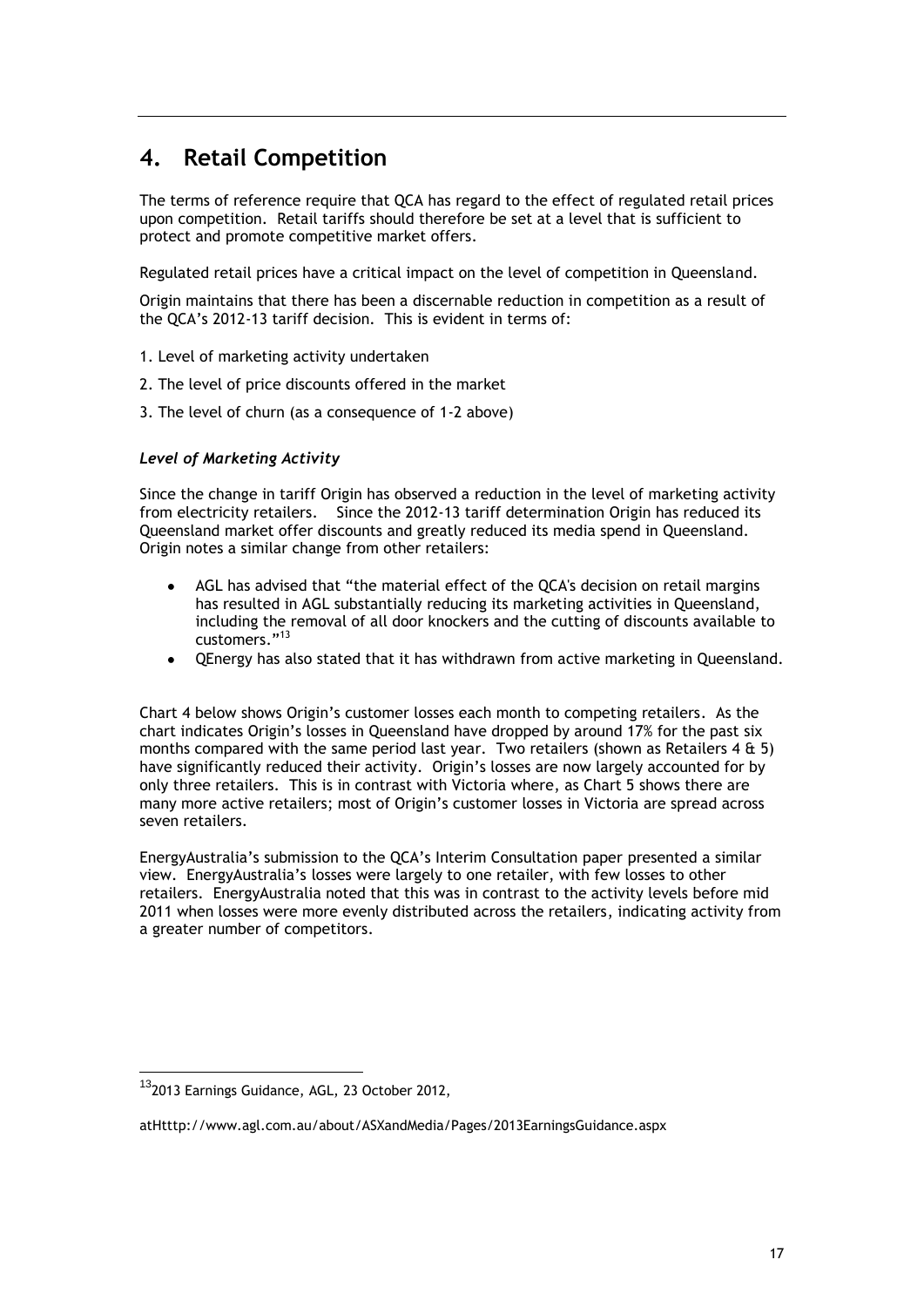

**Chart 3. Origin Energy Queensland Electricity Customer Losses to Competitors**





### *Level of Price Discounts in the Market*

An indication of the level of competition in Queensland is provided by comparing retailers' market offers for electricity in Queensland with those in other states. Table 2 below shows the current retailer offers provided through the online energy comparison service iSelect.com.au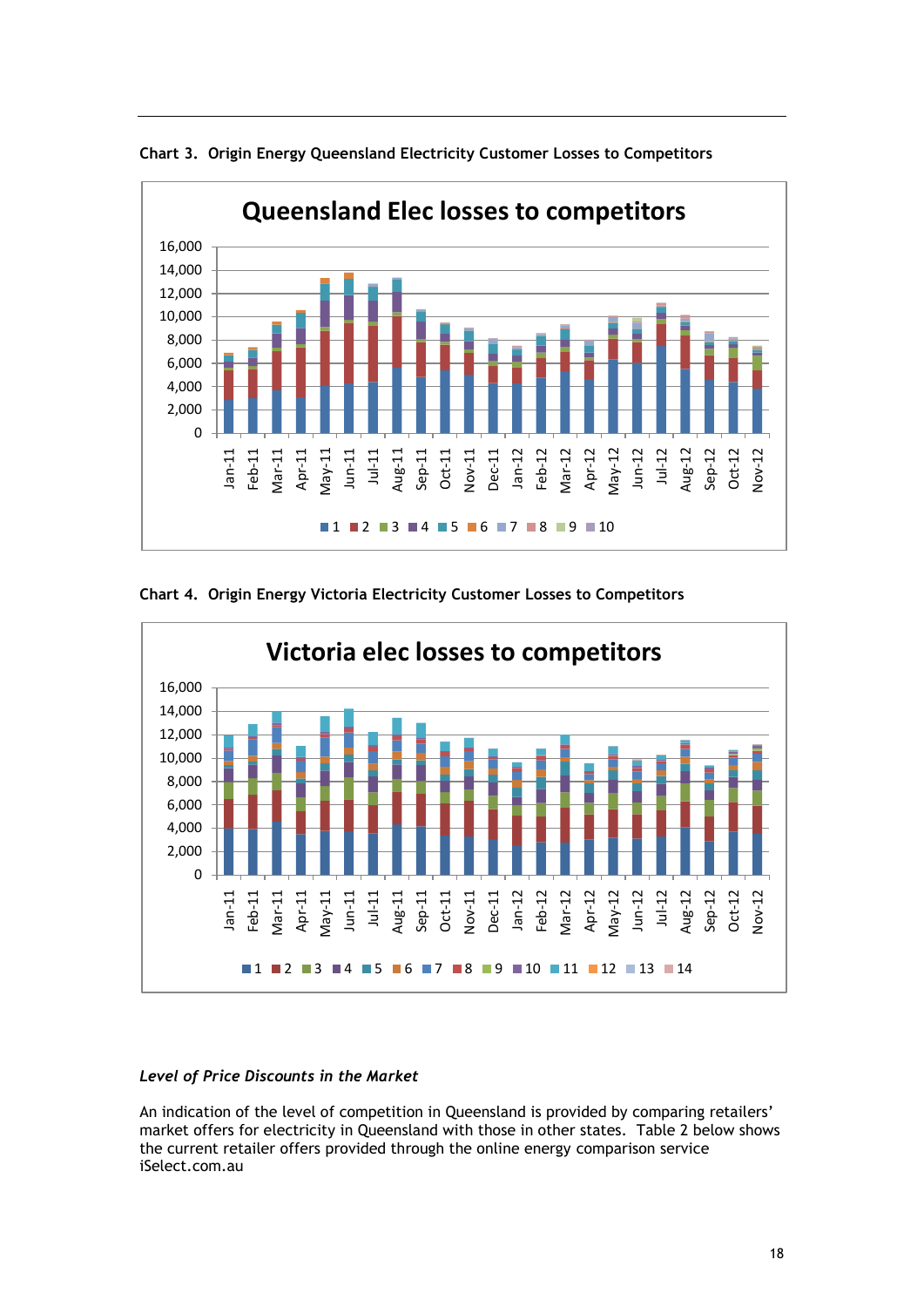As Table 2 below illustrates the discounts offered by all retailers through iSelect in Queensland are substantially below those offered in all other states.

|                | Number of        |                     |                                                          |  |
|----------------|------------------|---------------------|----------------------------------------------------------|--|
| iselect (Elec) | <b>Retailers</b> | <b>Retailers</b>    | <b>Current Market Offers</b>                             |  |
| <b>VIC</b>     | 8                | Origin              | 10% off usage +\$100, 1yr                                |  |
|                |                  | AGL                 | 13%+ 4%(POT) off usage, 2yrs                             |  |
|                |                  | Alinta Energy       | 15% off usage w/o contract                               |  |
|                |                  | Dodo                | 10% off usage w/o contract or 20% off usage, 1yr         |  |
|                |                  | Energy Australia    | $3%+13%$ (POT) off bill, $3yrs$                          |  |
|                |                  | Momentumn           | Smile Power - Low rate deal (12, 24, 36 months)          |  |
|                |                  | <b>Power Direct</b> | 30% off usage, 3 yrs                                     |  |
|                |                  | <b>Red Energy</b>   | 5% off bill w/o contract or 10% off bill 1 year contract |  |
| <b>NSW</b>     | 6                | Origin              | 11% off usage +\$175, 1yr                                |  |
|                |                  | AGL                 | 10%+4%(POT) off usage, 2yr                               |  |
|                |                  | Dodo                | 7.5% off usage w/o contract or 15% off usage, 1yr        |  |
|                |                  | Energy Australia    | 3%+9%(POT) off bill, 3yrs                                |  |
|                |                  | Momentumn           | Smile Power (12, 24, 36 months)                          |  |
|                |                  | <b>Red Energy</b>   | no discount                                              |  |
| QLD            | 4                | Origin              | 6% off usage, 1 yr                                       |  |
|                |                  | AGL                 | 3%+4%(POT) off usage, 2yr or \$30 rebate w/o contract    |  |
|                |                  | Dodo                | 5% off usage w/o contract or 10% off usage, 1yr          |  |
|                |                  | Energy Australia    | 3%+7%(POT) off bill, 3yrs 3% off usage w/o contract      |  |
| <b>SA</b>      | 6                |                     |                                                          |  |
|                |                  | Origin<br>AGI       | 12% off usage+\$50, 1yr                                  |  |
|                |                  |                     | 7%+3%(POT) off usage, 2yr or \$60 rebate w/o contract    |  |
|                |                  | Alinta Energy       | 15% off usage w/o contract                               |  |
|                |                  | Energy Australia    | 4%+10%(POT) off bill, 3yrs 3% off usage w/o contract     |  |
|                |                  | Momentumn           | Smile Power (12, 24, 36 months)                          |  |
|                |                  | <b>Red Energy</b>   | 10% off bill, 2yrs                                       |  |

**Table 2. Comparison of market offers made through iSelect.com.au**

NB POT is the additional discount provided to customers that pay their bill on time.

The major retailers have reduced their on line offers from around 12% to 6% since the 2012- 13 determination. AGL reduced their online offers around the end of August 2012 and both EnergyAustralia and Origin reduced their offers in November.

#### *Level of Churn*

Changes in the rate of customer switching in Queensland illustrate the impact that adverse regulatory outcomes can have on the development of effective retail competition. The chart below notes the impact of retail pricing decisions on competition.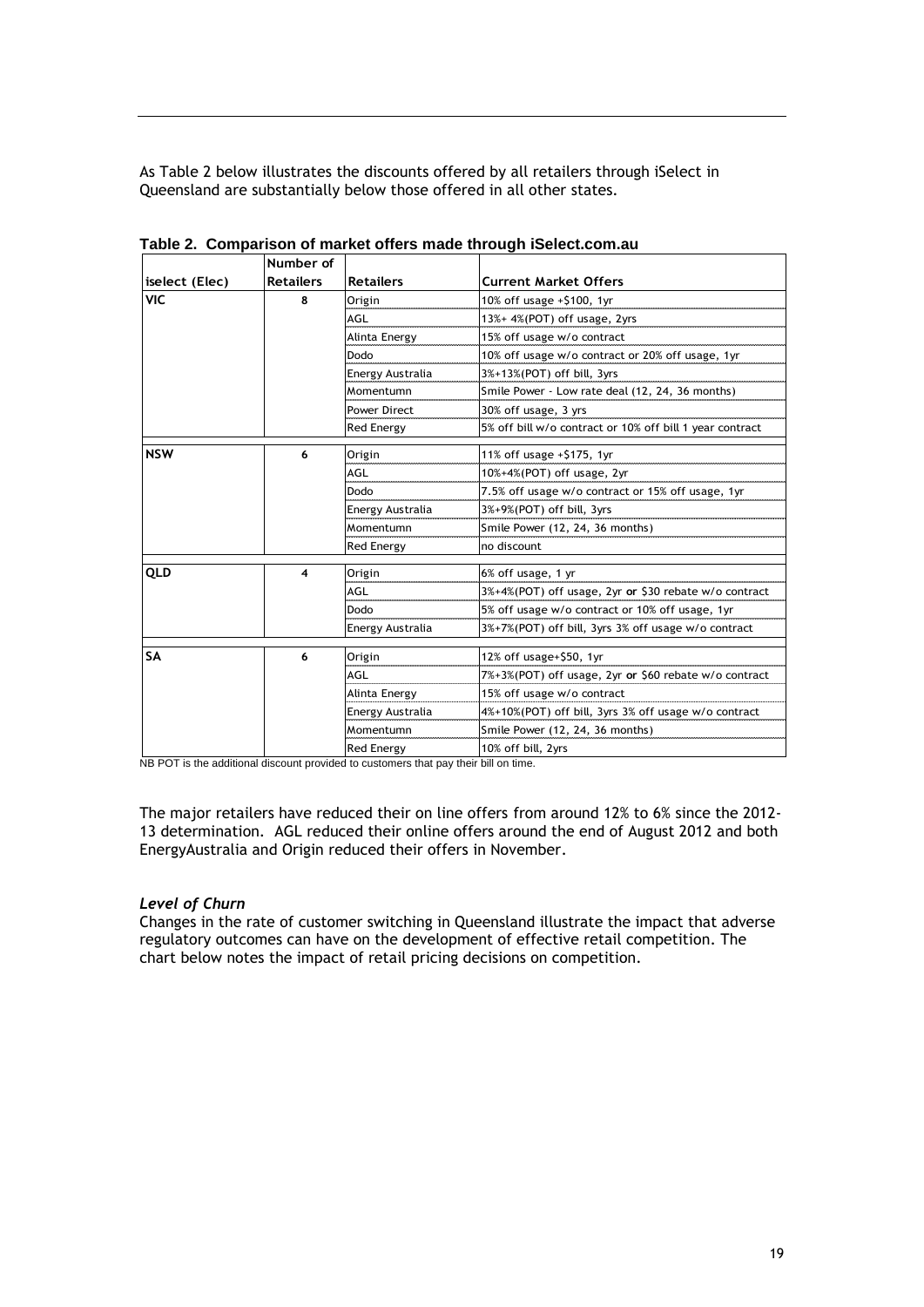



Source: AEMO Market Transfer Information. Available at http://www.aemo.com.au/Electricity/Data/Metering/Retail-Transfer-Statistical-Data

As Chart 5 illustrates churn follows a somewhat cyclical pattern with higher levels of churn observed in Jun-Jul than in Dec-Jan. A comparison of Queensland's churn level (shown by the green line) before and after the announcement of QCA's change in approach in mid 2011 shows a much lower level of churn post change than before. Churn has declined across this period by around 3-5 percentage points year on year.

The chart shows that churn did not immediately decline on the QCA's announcement. This is to be expected as:

- There is a lead time for customer transfer after the sale due to the cooling off  $\bullet$ period and meter reading cycle
- Existing commitments with sales channels would extend activity as would the time to change collateral

Similarly, in NSW the impact of regulatory decisions upon competition is evident. The 2010 NSW determination based on LRMC reinvigorated competition in NSW with churn moving up from around 11% in 2009 to currently around 20% pa.

The QCA has observed that:

*"While retailers pointed out that switching rates in Queensland dropped from July 2012 to September 2012, the Authority notes that this was also the case in other jurisdictions, which may mean that other factors not specific to Queensland were at play…"*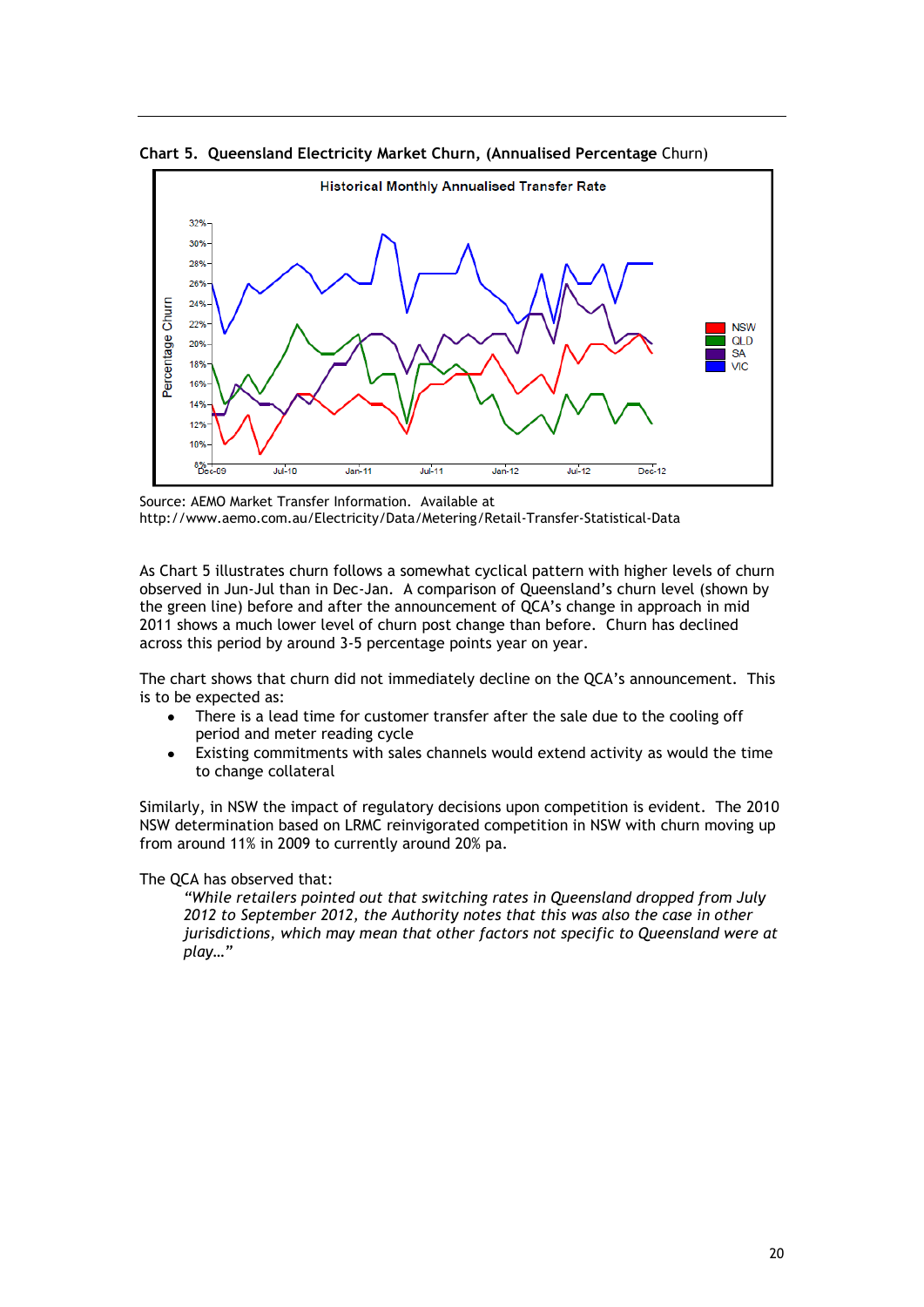As is evident from Chart 5, Queensland exhibited a switching rate that was higher than or comparable to NSW until FY11 and in FY12 switching has been significantly below this level.

In Origin's view customer transfers has changed in other jurisdictions in response to specific circumstances.

- $\bullet$ In Queensland, as noted above churn has decreased since the QCA announced its change in methodology.
- In South Australia the decision to adopt pricing of wholesale energy costs that do not take into account the full cost of wholesale energy has accompanied a fall in market churn.
- In NSW churn has remained stable but there has been no major change in the approach to setting retail prices.

#### *Headroom Allowance*

The inclusion of headroom is consistent with the objective and a headroom allowance represents a reasonable trade-off between the long term interests of customers, interests of retailers seeking to enter the market and the short term interests of consumers that choose not to take up alternative market offers.

In considering an appropriate level of headroom Origin proposes that QCA considers the level of discount against a regulated tariff a competing retailer may offer to attract customers and the full acquisition cost incurred over the expected "life" of the customer.

The QCA previously estimated a 6% headroom for residential customers (although allowed for only 5%). Given the decline in the level of competition, the QCA needs to adopt a headroom allowance at the upper end of the range.

The headroom allowance, like the retail margin should be expressed as a percentage margin on total costs.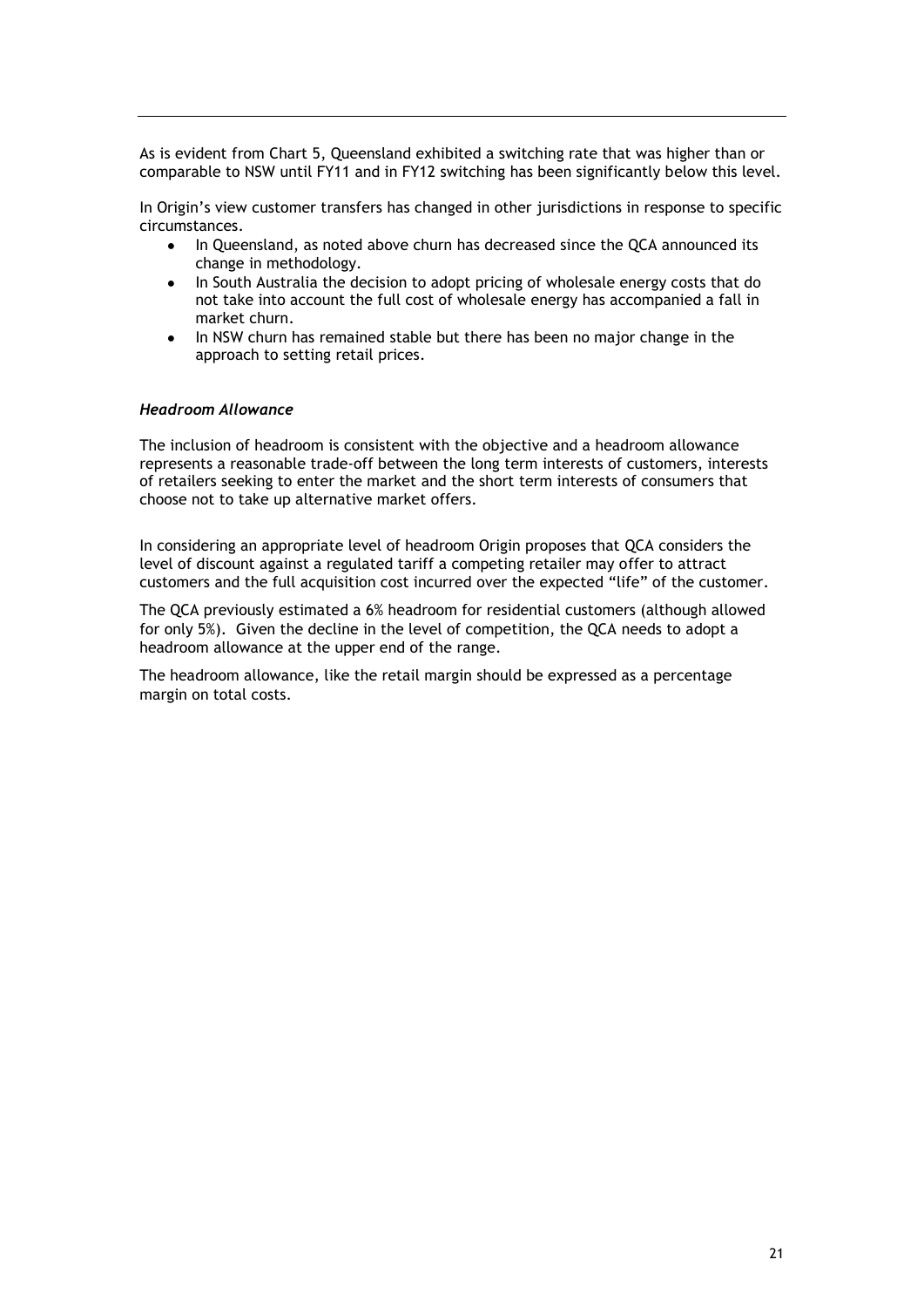## **5. Accounting for Unforseen or Uncertain Events**

Origin reiterates its view that the three year Terms of Reference gives the QCA additional flexibility to deal with under and over-recoveries in one year in the next year to allow better cost-reflectivity; rather than being confined to a rigid review of costs only in the relevant year.

Origin has detailed in its response to the QCA's Interim consultation paper, alternative possible means of addressing regulatory and tax risk. These can be summarised as:

- 1. Adopting a forecast/catch-up mechanism. Under this approach the determination should include an allowance to account for future events or changes that are expected during the pricing determination period. If the costs allowed are found to be too high or low, then an appropriate adjustment can be made in the following year; or subsequent determinations allow for costs to be adjusted appropriately to account for events that have occurred within the past 12 months.
- 2. Retail margin with cost pass through mechanism. The onus would lie with a retailer to assess the impact of any unforeseen event and then apply for a pass-through if deemed significant. Of course, the QCA would then assess whether any application was warranted and would make its decision on the actual pass-through required.

In the absence of either of these mechanisms then the QCA should adjust IPART's "benchmark" retail margin to reflect the increased non-systematic risk of retailing to regulated customers in Queensland relative to those in NSW.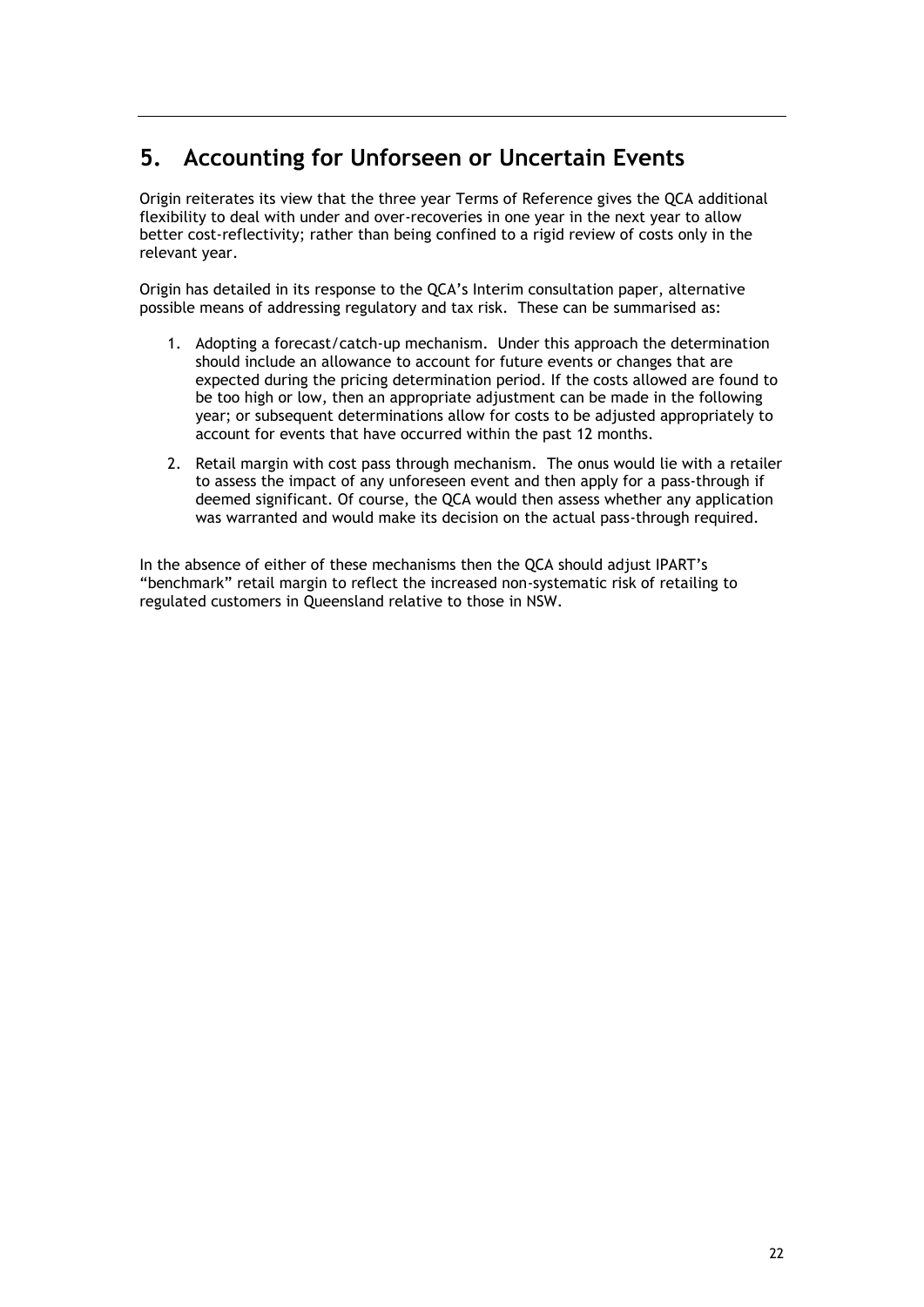## **6. Network Costs**

The QCA is required to adopt a cost-reflective N+R pricing model under which the network costs (N) are to be treated as a straight pass through to customers. In addition, the QCA is required to consider basing notified prices for small customers (those consuming less than 100 megawatt hours (MWh) per year) on Energex network tariffs and notified prices for large customers (those consuming more than 100MWh per year) in the Ergon Energy's distribution area on Ergon Energy network tariffs.

This is similar to the approach for the 2012-13 Price Determination and the QCA expects to deal with similar issues to those that it dealt with in relation to the its previous determination.

## **6.1 Network Tariffs for Small Customers**

## *Time of Use Tariffs*

Only a very small number of customers have so far opted for supply under the residential ToU tariff (Tariff 12). The QCA has encouraged Energex to review its network tariffs to ensure they are sending appropriate pricing signals to customers regarding the differential network costs associated with their time of use.

Origin supports a reasonable price differential between tariff bands to encourage more efficient use of energy. Origin expects that the lack of customer interest in the residential ToU tariff 12 is due to the Government's decision to freeze Tariff 11, making tariff 12 unattractive relative to tariff 11. This anomaly should be addressed as part of the transition back to cost reflectivity. Similarly off peak network tariffs do not provide a reasonable incentive to shift consumption to the off peak period.

While Origin supports more cost-reflective network tariffs, Origin acknowledges that within the current regulated N + R structure this is largely a matter for networks and the Australian Energy Regulator.

### *Timing of Finalising Network Prices*

Origin supports IPART's proposal (September 2012) to the Australian Energy Market Commission (AEMC) in relation to finalisation of network prices to allow greater consultation on retail price changes and for customers to receive earlier notification of the change to their prices. This rule change, if adopted, is unlikely to be before the QCA sets its final retail prices for FY13-14.

In the interim, Origin agrees that the approach proposed by the QCA is the best available, however we propose two amendments:

- that the retail margin be increased to reflect the added risk retailers face that retail tariffs will not be aligned with final network tariffs in the first instance; and
- that the QCA should commit to adopting the final network tariffs in the event that these are released prior to May 31.

### *Gazetting of Tariffs*

Origin supports the QCA continuing to gazette in the steps in block tariffs and service fees as daily rates rather than monthly rates.